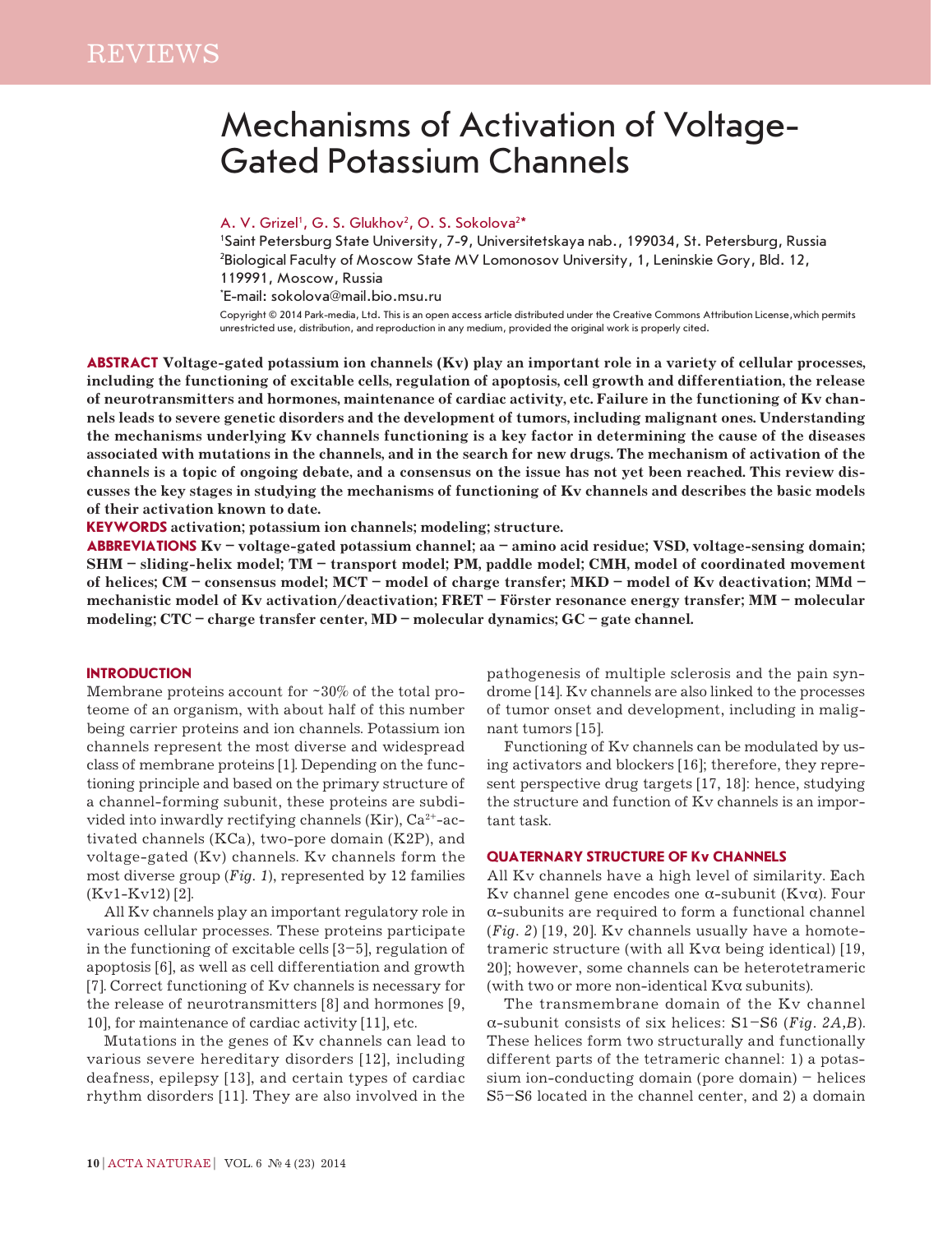## REVIEWS



Fig. 1. The phylogenetic tree of Kv channels based on the alignment of amino acid sequences. Braces combine channels belonging to the same family. Names are given according to the system of the International Union of Pure and Applied Chemistry (IUPAC) (alternative names according to the Gene Nomenclature Committee of the Human Genome Organization [2] are given in brackets)

sensible to changes in the membrane potential (voltage-sensing domain, VSD) – helices S1–S4 located on the channel periphery (*Fig. 2B,C*).

The pore part includes a channel gate and a selective filter that does not allow ions other than  $K^+$  to penetrate through the channel. The channel gate is formed by crossing C-termini of the S6 helices that block passage of ions when the channel is closed [22-24]. A conserved fragment (P-region) and a S5–S6 loop participate in the formation of the selectivity filter of the channel (*Fig. 2*).

It is known that VSD and the pore domain are covalently bound by the S4–S5 linker, an amphiphylic helix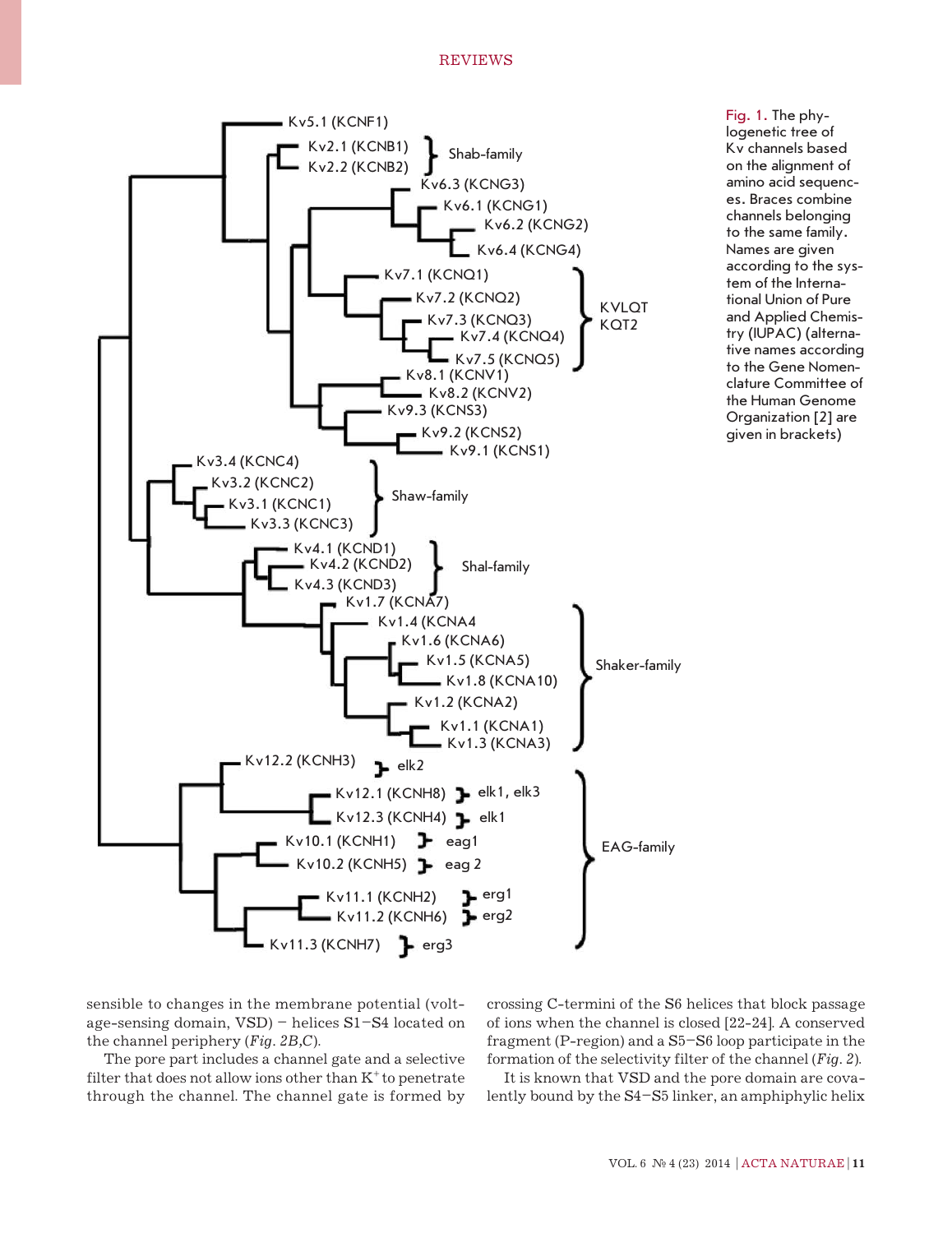

Fig. 2. Structure of Kv channels. A. Scheme of a single  $\alpha$ -subunit of the Kv channel. Transmembrane segments S1–S6 and pore-forming P-loop are marked. Charged Arg of the membrane voltage sensor S4 are marked with "+" signs. PD – pore domain. B. Crystal structure of a single α-subunit of the Kv1.2 channel [21]. S1–S6 segments, cytoplasmic domain T1, linker connecting the transmembrane portion with the T1 domain (T1–S1), as well as N- and C-termini are marked. Charged Arg residues of the membrane voltage sensor S4 are indicated by blue circles. C. Crystal structure of the Kv1.2 channel in a complex with the β-subunit (marked as β, grey colored) (modified from [21]). TM – transmembrane region. D. Gate of the Kv2.1 channel. Only two opposite subunits of Kvα are shown for clarity reasons. The S6 helix is shown in purple, the blue color denotes a highly conserved portion of S6<sub>T</sub> – PXP helix (Pro-Val-Pro in Kv2.1), a key component of the lower gate. Green spheres mark  $K^+$  ions in the selectivity filter (P-loop), which represents the upper gate of the channel

connected to the C-terminus of S6 helix  $(S6<sub>\pi</sub>)$  and the next subunit [21, 25–30]. The highly conserved region of the  $S6<sub>\pi</sub>$  helix plays an important role in the opening/ closing of the channel gates and consists of two Pro residues usually separated by Val or another amino acid, PXP (*Fig. 2D*). This region is flexible, which allows the channel to open [21]. Kv channels have two gates: (1) the lower gate (LG) formed by crossing the S6 helices on the intracellular side, and (2) the upper gate (UG) formed by the P-loop of the selectivity filter on the extracellular side (*Fig. 2D*). In the Kv channels, as well as in the majority of other potassium channels, LG are the main activation gates controlled by external stimuli, such as the membrane potential. Inner S6 helices intercross, similarly to the blades in the iris diaphragm of a photographic camera, and they open/close in a similar manner.

Besides the transmembrane part, Kv channels have a cytoplasmic part formed by N- and C-termini (*Fig. 2*). The cytoplasmic part does not contain highly conserved regions and is different for Kv channels from different families [31].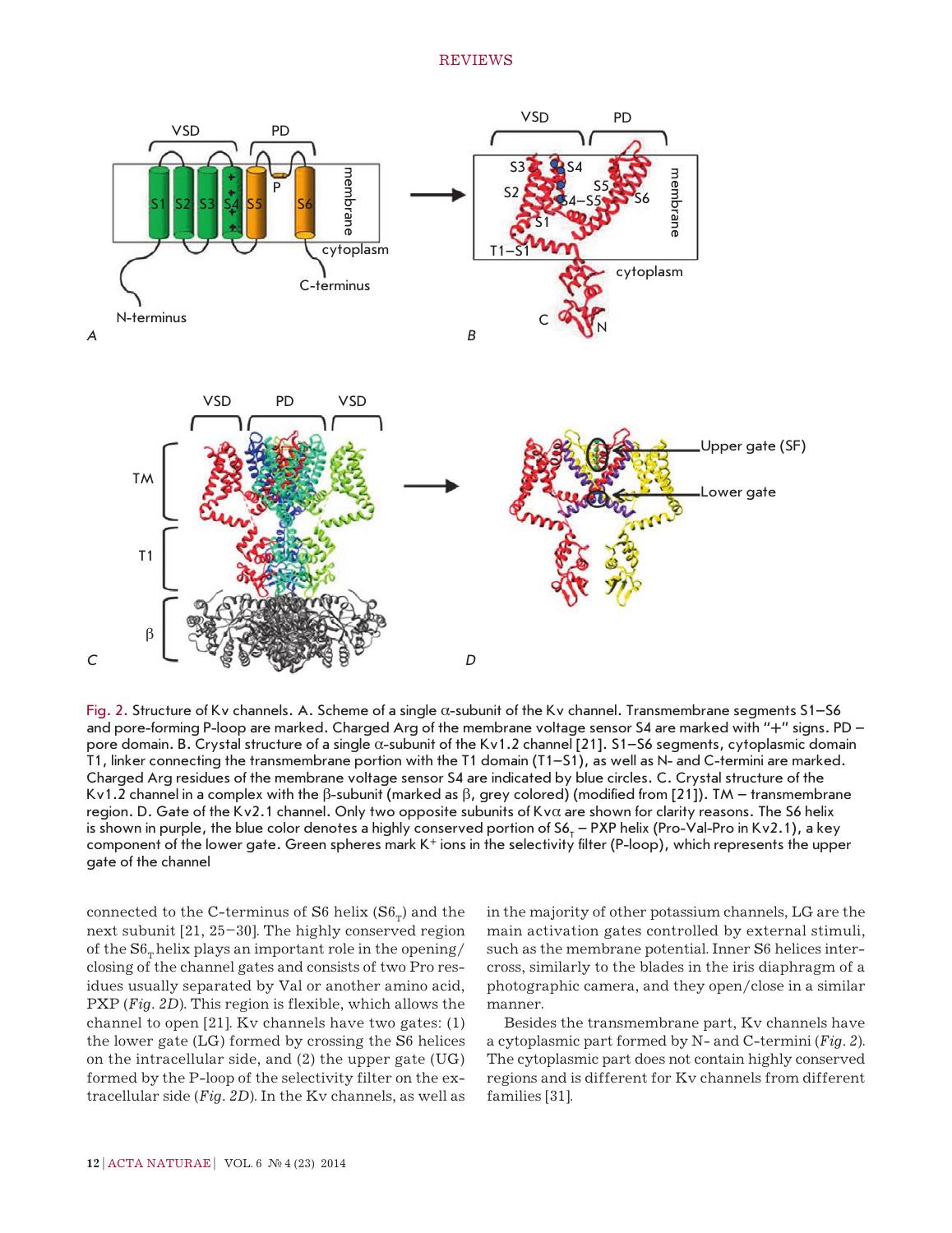In cells, Kv channels function in the form of large macromolecular complexes comprising ion-conducting  $\alpha$ -subunits, auxiliary cytoplasmic and/or transmembrane β-subunits, as well as regulatory and supporting proteins [32] (*Fig. 2C*). The assembly of pore-forming  $\alpha$ -subunits and the auxiliary subunits of Ky channels in mammals takes place in the endoplasmic reticulum, where they form a stable complex [33].  $\alpha$ -Subunits form the ion pore, while β-subunits (*Fig. 2B,C*) and other auxiliary subunits modulate the properties and functions of  $\alpha$ -subunits. This complexity of the structural forms determines the wide variety of the properties and functions of Kv channels [34].

## **ACTIVATION OF Kv CHANNELS**

All Kv channels share a similar mechanism of activation. They can be present in three functional states: quiescent state (closed conformation)  $\leftrightarrow$  activated state (open conformation)  $\leftrightarrow$  inactivated state (*Fig. 3*).

The channel does not conduct the ions in the quiescent state. Depolarization of the membrane results in positive charge of its intracellular part, causing conformational rearrangements of Kv channels and making an open conformation energetically favorable. This rearrangement is termed the activation of channel [36]. In case the membrane remains depolarized, the majority of Kv channels switch to the inactivated non-conducting state. Two basic inactivation types termed N and C have been described so far (*Fig. 3*). Fast N-type inactivation is mediated by an inactivation peptide folded into a globule and attached by a linker to the N-terminus of either an  $\alpha$ -subunit (α-ball) or a β-subunit (β-ball) [3, 37]. The inactivation peptide enters the open pore of the channel and blocks ion traffic [3, 38, 39]. In case of slow inactivation (C-type), the selectivity filter acts as the second gate and closes, preventing the entry of ions [4, 40–42]. The channels completely return to the closed conformation after the inactivation when the potential drops to the resting potential level.

The mechanism of channel activation remains a topic of debate. Knowledge of the atomic structure of the channel in various functional states and in at least two final conformations (open and closed) is necessary for a comprehensive understanding of this issue. The majority of the crystal structures of Kv channels [21, 43, 44] have been obtained in the open state; therefore, the models of Kv channels activation are often created on the basis of structural information acquired by various experimental approaches and molecular modeling (MM) [43, 45–53]. These models form the basis for reasonable interpretations of the obtained results and design of further experiments. As of today, an extensive amount of data pointing to the features of the Kv chan-



Fig. 3. A. Scheme of the conformational transitions in Kv channels: C – closed channel; O – open channel; I – inactivated channel. B. N-type inactivation. The inactivation peptide enters the pore and physically blocks the transfer of ions after the activation of the channel. C. C-type inactivation. The selectivity filter acts as the second gate and closes, preventing the penetration of ions. The channels completely return to the closed conformation when the potential drops to the resting potential level (modified from [35])

nels structure in the open and closed conformations has been collected. The modern models of activation largely converge to a single consensus model of channel opening [54–57]. All these models are based on earlier key experiments and activation models.

## **EXPERIMENTAL DATA FOR THE MODELING OF ACTIVATION OF Kv CHANNELS**

It was suggested in the very first models of Kv channels activation that the change in the transmembrane potential during the activation of the channel caused the voltage sensor S4 to move upstream of the channel that was connected to the external and internal solutions [58]. Later on, experimental data on the functioning of Kv channels were accumulated, allowing one to refine the available models of activation. The fundamental data important for deciphering the activation mechanism of Kv channels are as follows:

(1) *S4 segment contains a conserved repeated motif of three amino acid residues: (+, X1, X2, +, X1, X2 …).*

Mutational and electrophysiological analyses allowed researchers to identify the most significant  $(HI - high-impact)$  and least significant  $(LI - low-im$ pact) residues for the process of channel activation/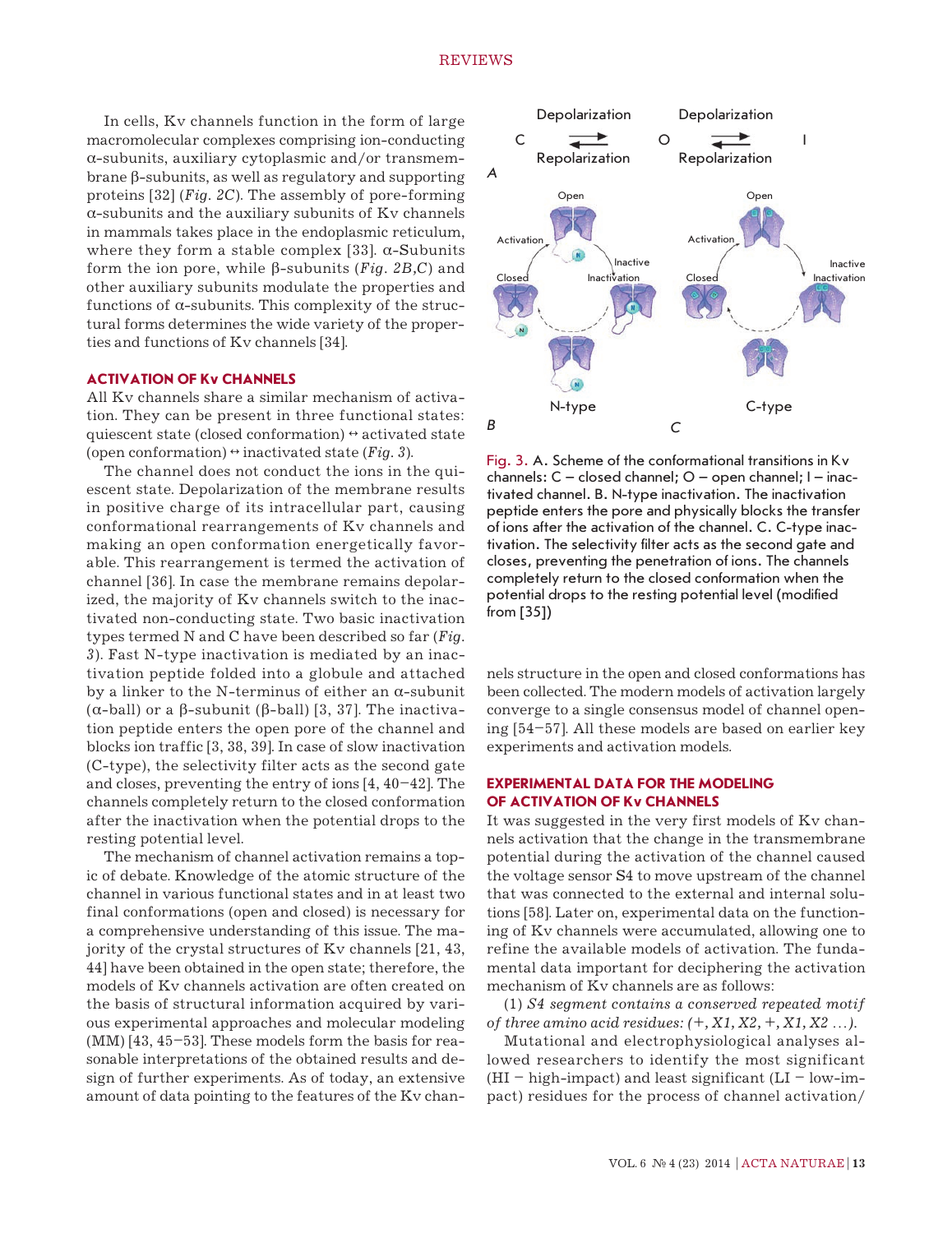

Fig. 4. A. Schematic arrangement of S4 helix residues in the Kv10 and Kv2.1 channels. The distribution of residues with high impact (HI) and low impact (LI) on the opening/closing process is shown. Three parallel stripes along the S4 helix (HI charged residues, HI hydrophobic residues, LI hydrophobic residues) are continuous for both channels and form a three-step coil [59]. B. Kv channel activation scheme according to the SHM model [59] – screw rotation and motion of S4 helix (white cylinder) in a fixed gate channel (GC)

deactivation [59]. The voltage sensor S4 contains the conserved sequence  $(+, X1, X2, +, X1, X2, ...)$ , where (+) is a positively charged HI (significant) residue, (X1) is a hydrophobic HI residue, and  $(X2)$  is a hydrophobic LI (non-significant) residue (*Fig. 3A*) [60, 61]. X1 residues are located in a protein environment where their mutations may lead to a disruption in protein folding and, consequently, to disruption in the channel opening/closing process. X2 residues are exposed in the lipid or water environment, and their impact on channel functioning is insignificant. The repeat  $(+, X1, X2, +, ...)$ X1, X2 …) forms three parallel left-handed coils with a small inclination along the right-handed S4 helix.

(2) *Each subunit possesses approximately three gate charges located on the R1–R4 residues of the S4 helix.*

The movement of the voltage sensor S4 can be detected by measuring the gate currents resulting from the movement of the electrostatic charges of the S4 helix relative to the electric field. The transition of the *Shaker* channel from the quiescent to the activated state is accompanied by the transfer of ~3.2–3.4 charges per subunit [62–64]. The method of alternate neutralization of the negative charges of S2/S3 helices and the positive charges of S4 allowed researchers to identify the amino acid residues responsible for the transfer of the gate charge [63, 64] as R1, R2, R3 and R4 [65, 66].

(3) *10 amino acid residues of the S4 segment are located in the membrane.*

Substitution of certain amino acid residues of the *Shaker* channel for Cys showed that the sequence of ~10 aa is inaccessible to both intracellular and extracellular solvents while the channel remains in the quiescence state [67, 68]. This sequence corresponds to  $~13.5$  $\AA$  of the α-helix and can include only two or three positive charges of S4 (*Fig. 3B,C*). Accordingly, there are deep water antechambers on both sides of the membrane and only a small portion of S4 is located in a short GC (gate channel) (*Fig. 3B,C*).

(4) *The S4 helix is able to move in a water-filled cleft called gate channel (GC) with a very narrow barrier between the external and internal solutions.*

The three "sides" of the GC are formed by S2/S3 helices, the pore domain, and lipids. An interaction between three conserved negative amino acid residues in the S2 and S3 helices and the positive residues in S4 indicates that S2 and S3 are located on one side of the GC [63, 69–71].

According to fluorescent and mutational analysis data, the pore domain is located on the other side of GC [72, 73]. This is supported by the fact that the R1 and R2 residues of the S4 helix approach E418 of the pore domain during activation [74, 75], while Cys inserted in S4 can form a bond with Cys introduced in the pore domain [45, 59].

The third side of GC is apparently formed by lipids, corresponding to the hydrophobic nature of a residue of the S4 helix at the X2 position. A weak relationship between the mutations in these residues and channel activation also points to this fact [60, 61].

(5) *Activation leads to a shift of the S4 segment by 9 amino acid residues.*

The fluorescence measurement method shows that the activation process is connected to the movement of ~9 aa of S4 from GC into the external solution [61, 67, 68, 76, 77]. At the same time, the sequence of  $\sim$ 9 aa disappears from the inner water antechamber [67, 68].

(6) *The S4 helix rotates during activation.*

It has been established using the FRET method that S4 rotates by  $\sim$ 180 $\degree$  during the activation of the channel [78, 79].

(7) *The membrane voltage sensor S4 has a stable intermediate state.*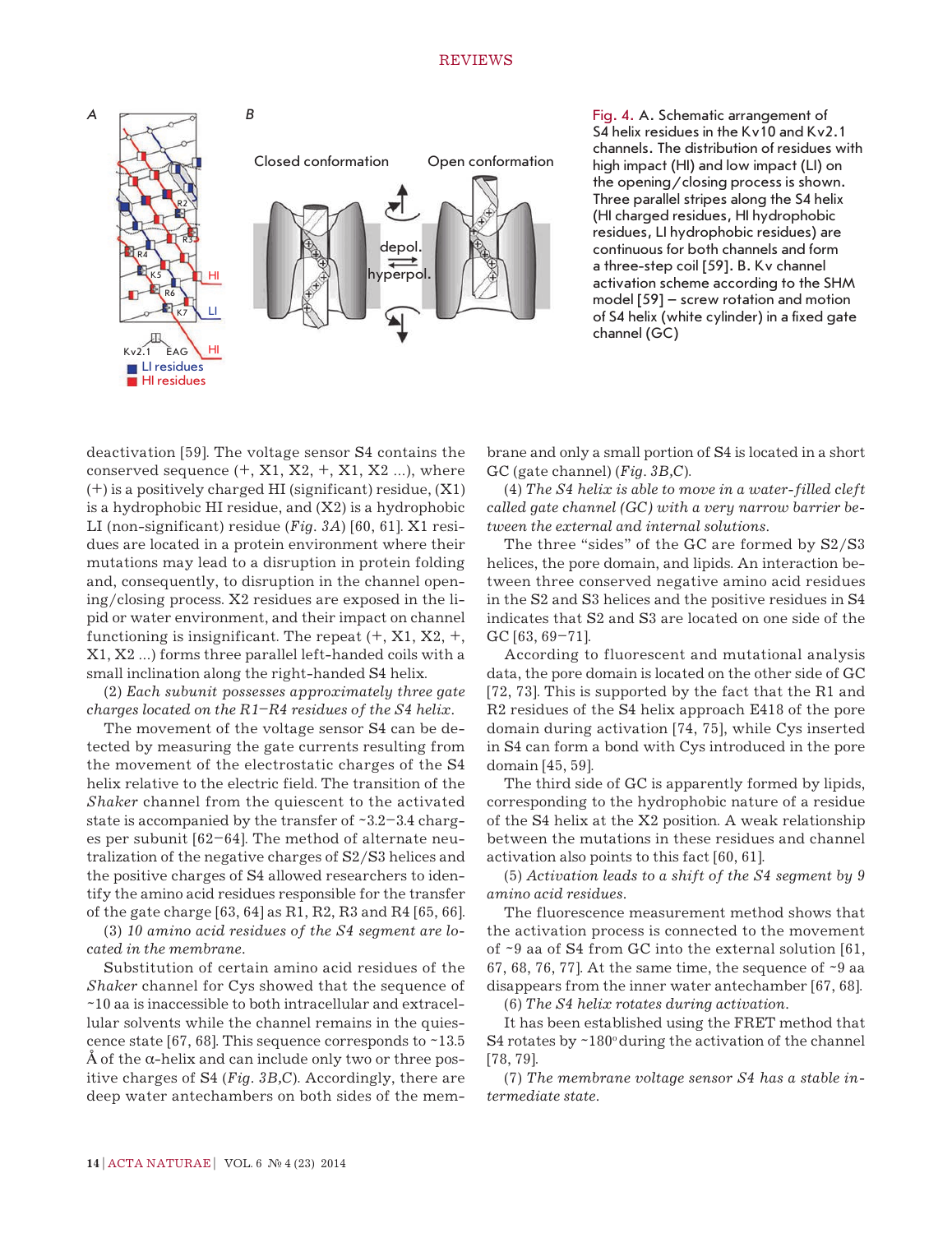Two phases in the movement of gate charges [80] and two consecutive movements of gate charges in the external direction with an intermediate transmembrane position of S4 [68] were established by kinetic studies.

(8) *The channel can form a proton pore.*

A substitution of R1 or R4 for His allows the channel to conduct protons (omega-current) [65, 66]. Consequently, the channel may contain a water channel that serves as a bridge between the internal and external solutions, while R1H forms the proton pore in the quiescent state and R4H – in the activated state.

## **FUNDAMENTAL MODELS OF ACTIVATION OF Kv CHANNELS**

(1) A sliding-helix model (SHM) [59] was proposed basing on the key facts reviewed above. The pore domain in a model of the Kv channel was reconstructed on the basis of the structure of the homologous potassium channel KcsA, while the location of VSD helices remained unknown at that time. The SHM model describes in details only the relative position of some amino acid residues of S1-S4 helices. According to this model, the rather short  $(\sim 13.5 \text{ Å})$  GC channel has large antechambers filled with water on both the outer and inner sides. Due to this space, the electric field focuses on the small S4 portion, minimizing contact between several charged amino acids and the dielectric environment and providing a large gate charge. The activation is accompanied by a screw motion of S4 perpendicularly to the membrane surface in three separate steps. The screw motion during the activation can be stopped in stable intermediated states, in which the basic charges (R1-R4) move to the position occupied by the previous charge (*Fig. 4A*). The positively charged R1-R4 residues form consecutive ionic pairs with the negatively charged amino acid residues of neighbor helices. Each step is accompanied by the transfer of 1/3 of the total charge (~3) per subunit; i.e., 1 charge in general (*Fig. 4*) [59].

(2) *A paddle model (PM)* is a completely different activation model that emerged after the deciphering of the crystal structure of the bacterial channel KvAP [43, 81].

S3-S4 helices in the crystal structure of the KvAP channel are located close to the intracellular surface of the membrane and perpendicular to the pore axis (*Fig. 4B*). It has been shown that the S3 helix consists of two fragments (S3a and S3b) connected by the S3 loop (*Fig. 3B*). The S3b segment and N-terminal part of the S4 helix are oriented in antiparallel strictly opposite each other, forming a hydrophobic element with an helix-loop-helix structure that is attached to the pore domain via the flexible loop of the S3 helix and S4-S5

linker (*Fig. 3B*). This S3b-S4 element was termed the "paddle" [43], giving its name to the concerned model.

According to the PM, the positively charged paddles of the channel in closed conformation are located near the intracellular surface of the membrane; they are held in this position by a large electrical field, while the membrane resting potential is negative. In response to depolarization, the paddles move simultaneously through the membrane towards the external side, pulling along the S4-S5 linker that in turn pulls the S5 helix away from the pore axis.

This model conforms to some experimental data [46, 81] that point to a possible long-distance movement of a paddle of the potential sensor (about 20 Å). However, later experiments have shown that the used crystal structure of KvAP [43] possesses a non-native conformation [82].

Acquisition of new structural data [65, 67–69, 71, 73, 83–86] allowed researchers to propose *(3) an advanced SHM model* [87]. It was created on the basis of the data on the sequence of the *Shaker* channel and the crystal structure of the KvAP channel [43]. Similar to the previous model [59, 88], the new model suggests that the movement between the open and closed conformations of the channel includes three consecutive screw motions, when  $S4$  moves by  $\sim$ 13.5 Å along the axis and rotates by 180°. At the same time, the positively charged S4 groups remain in the polar environment where they can interact with the negatively charged residues of S1-S3 helices, with other polar atoms, negatively charged lipid heads, and water. There is a single barrier dividing the amino acid residues of S4 into ones accessible from outside and inside (*Fig. 4B*) in this model. It provides a more detailed description of the interaction of the different amino acids of VSD with each other and includes a modeling of the channel pore part.

Later data of FRET [78] and potentiometric studies [89] showed that S4 virtually does not move towards the transmembrane direction [48], which contradicts both SHM and, especially, PM. Moreover, in the open state, the upper part of the S4 sensor interacts with the pore domain, which is impossible according to PM. Those data as well as earlier studies [45, 84, 89, 90] gave rise to *(4) a transport model (TM)* of activation [48, 84, 91] (*Fig. 5A,B*).

According to the TM model, similar to the SHM, the channel has deep water cavities on both sides of the membrane, divided by a small area of the channel in the middle of the membrane; the electric field focuses exactly on this spot, and thus the transfer of gate charges from one side of the membrane to another does not require big S4 movements. S4 changes its position during channel activation, tilting by 45°, but at the same time moving perpendicularly to the membrane surface to a small distance (less than 2 Å), while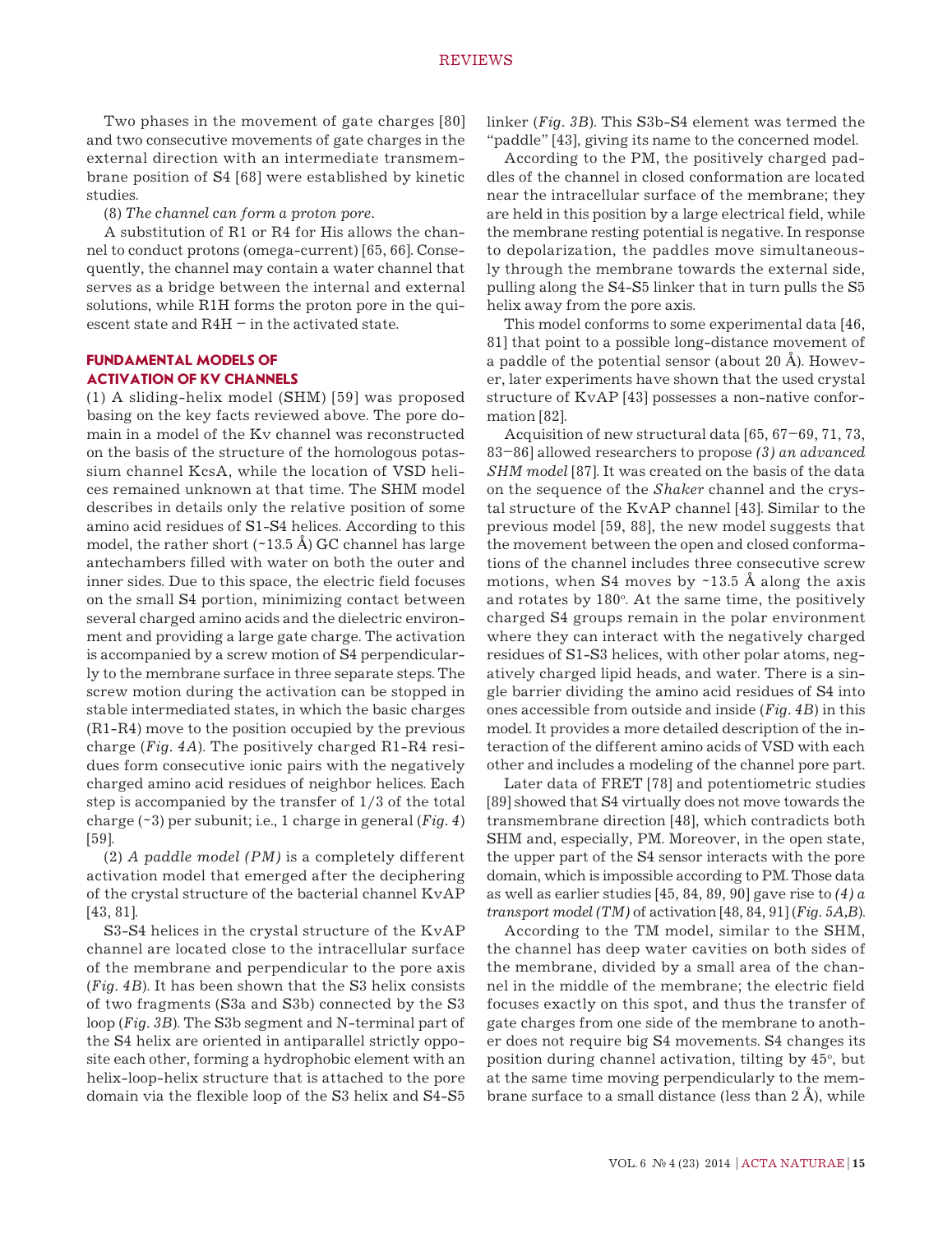## REVIEWS



Fig. 5. Various models of Kv channels activation. All channels and their parts are shown in lateral orientation: the extracellular space is at the top, and the cytoplasm is at the bottom. A. Scheme of the paddle model (PM) of Kv activation. The movement of the paddles (blue ovals) is shown. Red "+" signs mark Arg in the S4 helix. B. PM based on the crystal structure of KvAP [92] in open and closed conformation. Paddle S3b–S4 is shown in red. S1–S4 helices are marked. The channel is shown as a frontal section. C. Sliding-helix model (SHM). The changes in the VSD domain of the *Shaker* channel are shown. Movable S4 segments and the S4–S5 loop are purple-colored. Positively charged side chains of the S4 helix and negatively charged side chains of the S1–S3 helices interacting with each other are colored blue and red, respectively [83]. D. SHM. The full-sized channels are given in closed and open conformations. S1–S6 helices are numbered. Helices of the VSD domain are shown in different colors. Helices of the pore domain (S5–S6) are purple-colored [83] E. Scheme of S4 helix movement (grey cylinder) during the activation of the Kv channel, according to the transport model (TM), showing how depolarization changes the availability of Arg residues (shown as blue circles) from the inner and outer aqueous cavities [48]. F. TM of Kv channels activation – closed and open conformations of the *Shaker* channel are shown. Transmembrane helices are color-coded: S1 – white, S2 – yellow, S3 – red, S4 – blue; pore domain is shown in green; Arg in S4 are shown in purple [48]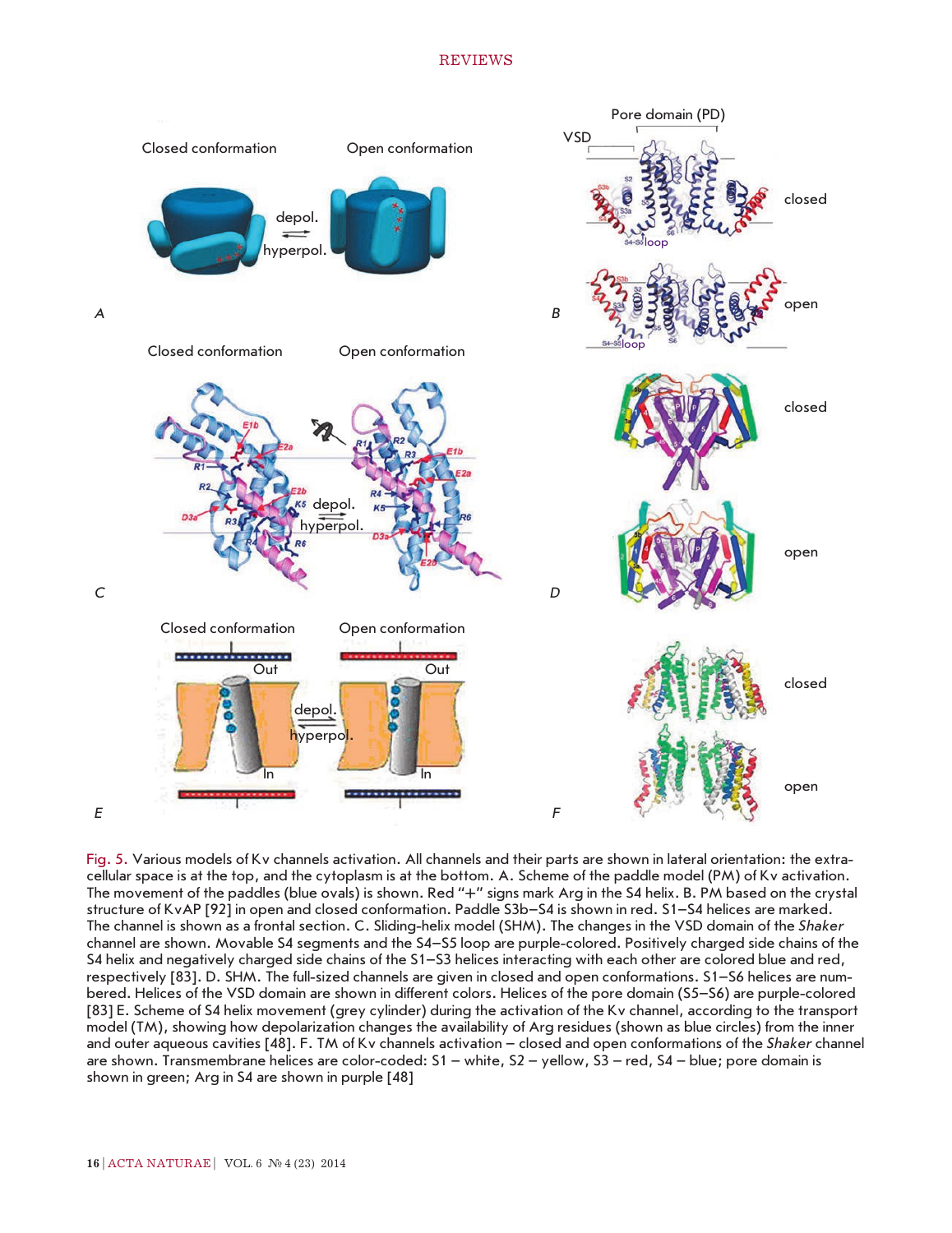

Fig. 6. Comparison of Kv1.2 channel models [53] in the activated (open) state (left) and in the rested (closed) state (right). All transmembrane helices are shown as cylinders, except for S3 and S4 shown as spirals. Only one VSD domain is shown. S1 and S2 helices are shown in grey; the S4– S5 linker is purple-colored. The positions of Cα carbon atoms of Arg in the S4 helix are marked as R1 and R4 and highlighted in blue. The amino acid residue E226 of the S2 helix is marked as E1; E236 of the S2 helix, as E2; and residue D259 of the S3 helix, as D; these amino acids are highlighted in red. A. Lateral view. B. View from the extracellular space

**MODERN MODELS OF Kv CHANNELS ACTIVATION**

Arg on this helix move from the deep aqueous cavity on the intracellular side to the cavity on the outer side of the membrane. This relocation of Arg is possible due to two barriers that control the accessibility of S4 amino acid residues to water from the inner and outer sides (*Fig. 5*). The movement of the S4 helix combines rotation and inclination, and the helix always stays in the polar environment (*Fig. 5A,B*). In the TM model, S4 may be qualitatively compared to a transporter that has its binding site accessibility changing between the inner and outer sides in each cycle. This evolutionarily conserved mechanism is sufficient for the transfer of a large amount of charge through the electric field without movement of S4 through the membrane. The TM model conforms to much of the experimental data [47, 60, 72, 73, 78, 89, 93].

The biggest difference between the fundamental models consists in the amplitude of the S4 segment movement, which may be a consequence of the simplifications adopted in these models. For example, the movement of S4 in the SHM model is basically represented as the motion of a rigid body; however, it has been shown that  $S4$  can transit from the  $\alpha$ -helix conformation to a  $3_{10}$  helix [44, 54, 94-97]. The PM model assumes that the S3-S4 paddle moves as a single entity, but experiments demonstrate that these two helices move independently [98].

New data on the open conformation of the Kv channel became available after the crystal structures of the eukaryotic channel Kv1.2 (*Fig. 2C*) [21] and Kv1.2/Kv2.1 chimera [44] were determined, with the first one being improved later on [99]. The advances in computer software and methods allowed researchers to compute more complicated molecular models and to study the functioning mechanisms by means of molecular dynamics. This led to the emergence of several new models and hypotheses regarding Kv channel activation, including *(5) a model of coordinated movement of helices (CMH)* [53].

A molecular model of the eukaryotic channel Kv2.1 in the closed state and the CMH model of activation for this channel were created using the data of an X-ray structural analysis (*Fig. 2C*) [53]. *De novo* modeling (Rosetta method), the molecular dynamics method (MD), and voltage-clamp fluorometry (VCF) data were used for that purpose.

According to the CMH model, during depolarization of the membrane, S4 moves as an inclining screw that rotates by ~180° clockwise (on the extracellular side), ascending vertically by 6-8 Å and changing its inclination angle from  $\sim 60^{\circ}$  to  $\sim 35^{\circ}$ . The amplitude of S4 vertical movements varies from  $\sim 0$  Å for S308 to  $\sim 14$  Å for S289. As this takes place, the S1, S2, and S3 helices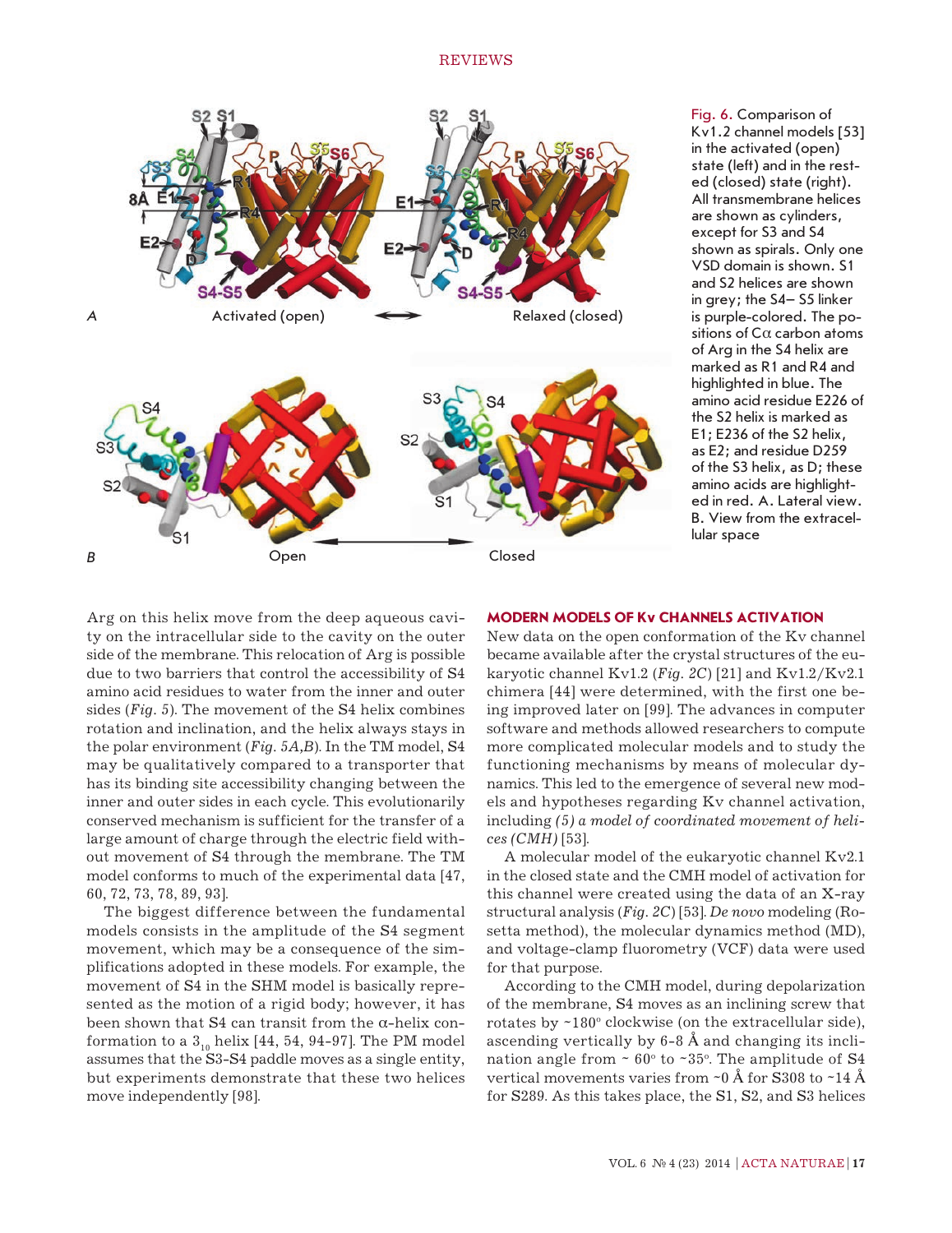

Fig. 7. Comparison of Kv1.2 VSD domain models in the open (left) [21] and closed (right) conformations according to the consensus model (CM). The S1 helix is shown in grey; S2, in yellow; S3, in red; and S4, in blue. Cα atoms of the R294 residue move in the vertical direction by 7-10 Å. The values of the root mean square fluctuations (RMSF) reflect the variation in the vertical *z* coordinate calculated for a Cα atom. The blue spheres with lateral radicals represent the basic charged amino acid residues of the S4 helix (R1–R4) that interact with amino acid residues in other helices (their side chains are marked) [55]

rotate around S4 clockwise, conforming to earlier data [49] (*Fig. 6*).

Results of omega-current measurements [100] indicate that a salt bridge is formed between R1 in the S4 helix (R294 in Kv1.2) and E226 (in Kv2.1) in the S2 helix (*Fig. 6A*) in the closed channel state, stabilizing this state and preventing the penetration of ions from the extracellular aqueous antechamber to the inner one [53]. A substitution of R1 for a small non-polar amino acid causes the salt bridge's destruction and formation of a through pore that allows protons to pass; this gives rise to the omega-current [100] confirmed by electrophysiological experiments [101, 102].

The obtained data indicate that Kv channels activation is linked to two basic types of conformational changes: (1) independent movement of VSD domains with a transition from the quiescent state to the "closed activated" state that keeps the pore domain gate closed [103-105]; and (2) cooperative transition of all VSD domains and the pore domain to the open state, when the pore domain gate is open for ion entry [104-106].

The role of gate-opening in the CMH model is attributed to the intracellular region of the S6 helix, while S5 initially rotates by  $\sim$  7 Å around the pore domain. Thus, the second basic rearrangement involves inclinations of the S4 helix that promote the inclination of the intracellular half of S5. This counterclockwise movement (on the extracellular membrane side) allows S4-S5 linkers and S6 helices in all four subunits to move together and to open the intracellular gate (*Fig. 6*).

The CMH models of closed and open channel demonstrate the following molecular details of the Kv channel activation mechanism (*Fig. 6*):

(1) The S4 helix moves vertically by  $\sim$  6-8 Å. The magnitude of S4 vertical movements in published structural models of the VSD domain transmembrane region in the open and/or closed states differs significantly:  $\sim$ 2–4 [48],  $\sim$ 3 [49] and 10–13 Å [87, 100]. The model of the KvAP channel in the quiescent state that was published earlier [46, 81] suggested an amplitude of S4 vertical movements of ~15-20 Å.

(2) The S3 helix moves relative to the S1, S2, and S4 helices. No significant movements of the S3 helix relative to all other segments of the VSD domain were noted in the previous publications.

(3) Coordinated movements of the S4 and S5 helices, the S4-S5 linker and S6 in all four subunits during the final opening of the channel. The mechanism of cooperative movements during channel opening had not been shown in any of the activation models published prior.

The CMH model conformity with the wide set of data that were previously considered as contradictory [47, 60, 72, 73, 93, 100, 107] allowed researchers to eliminate many contradictons in the discussion of the conformational rearrangements underlying the activation of Kv channels. Similar to the SHM model [108], the main movement in the CMH model is the axial rotation of S4 by ~180°. Like in the TM [48], the dielectric cavity contributes to the focusing of the transmembrane field,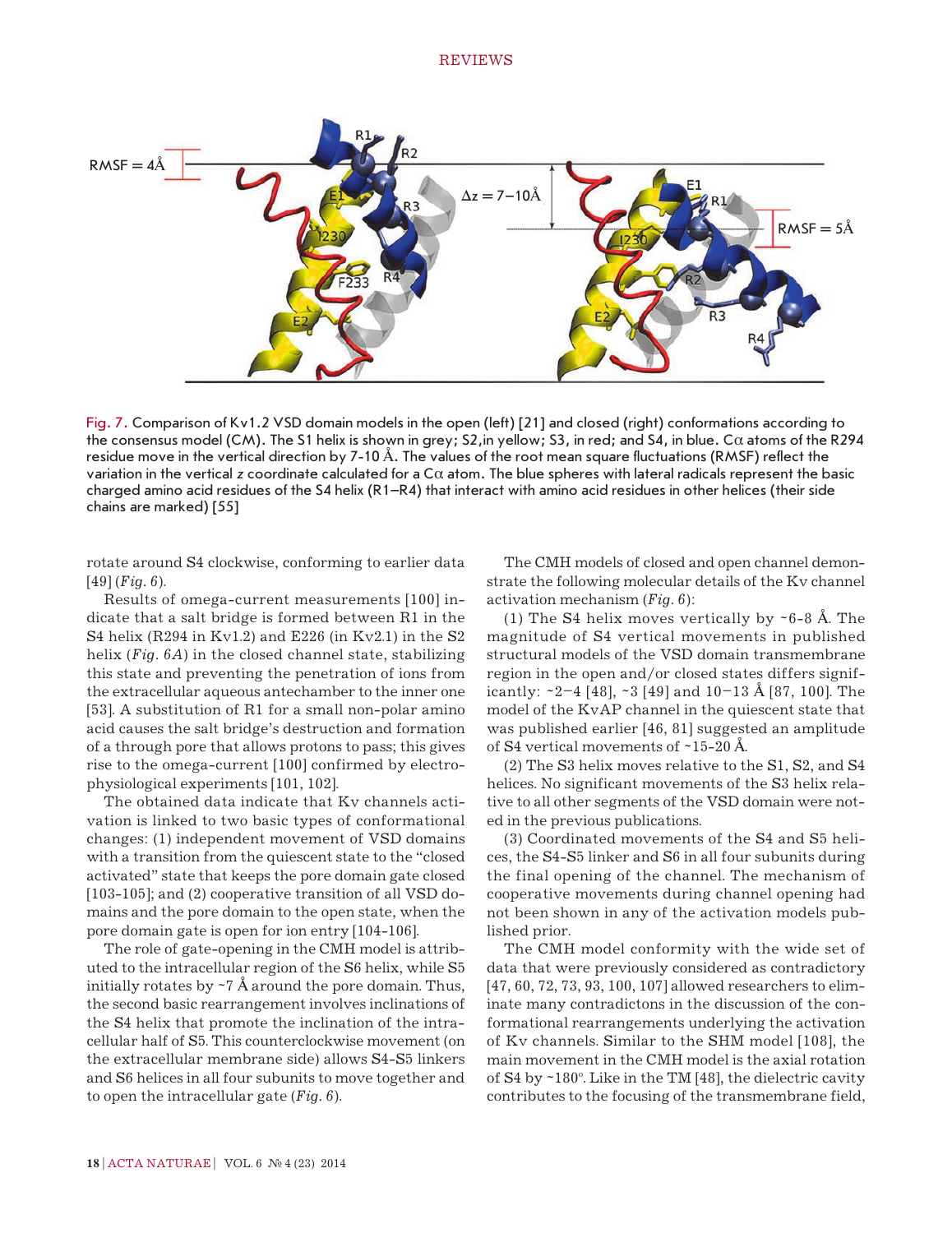thus increasing the gate charge that links the VSD domain to the membrane potential energetically.

The CMH model was further improved using a full-atom molecular dynamics method in the membrane environment with an evident solvent [55, 109]. It was shown that the  $S4$   $\alpha$ -helix spontaneously transits to the dexiotropic  $3_{10}$  helix in the closed state of the Kv1.2 channel. This S4 helix conformation orients Arg towards the aqueous cavity in the VSD domain and allows salt bridge formation with the negatively charged amino acid residues along the S2 and S3 helices. The tendency of S4 to assume the  $3<sub>10</sub>$  helix conformation matches the crystal structures of the channels [44, 94] in which the inner part of S4 (~11 AA) forms the  $3<sub>10</sub>$ helix.

*(6) A consensus model (CM)* was developed by Vargas *et al*. [55] based on an improved CMH model [54]. They used data on the basic interactions between the amino acid residues of the VSD domain helices in the closed channel. Four key interactions (R294 and I177; R294 and I230; I230 and F267; F233 and R294 in Kv1.2 channel) were modeled using the MD method. The resulting four independent models were further averaged to create the CM of closed Kv1.2 conformation (*Fig. 7*).

The CM model conformed to all the experimental results that were used as the basis for the earlier models (SHM, TM, PM) [46, 84, 89, 110–113]. CM demonstrates that S4 moves in the vertical direction approximately by 7-10 Å (*Fig. 7*) [55].

However, the CMH and the CM models cannot explain all the aspects of channel opening/closing. One of the reasons for that is the absence of information on intermediate Kv channel conformations. In this connection, attempts to determine the quantity of intermediate conformations and their structure by experimental methods and MM were made.

MacKinnon *et al*. [114] found a highly conserved site in the VSD domain (*Fig. 8A*) formed by two negatively charged amino acid residues (D259, E236 – in *Shaker* channel) and one highly conserved (F233) that represented a "catalyst" for the transfer of each of the VSD domain basic amino acids (R1-R4, K5) through the membrane field.

This site is termed a charge transfer center (CTC) [114]. During the S4 movement, each of its charged residues sequentially binds to this center; as a result, the whole activation/inactivation process divides into five consecutive stages (open channel, three intermediate stages, and closed channel), when the charged amino acids of the S4 helix (R1-R4, K5) sequentially bind to CTC (*Fig. 8B*). A group of French researchers [115] used the MD method and experimental data to study the VSD domain structure at different intermediate stages







Fig. 8. A. The charge transfer center (CTC) is highly conserved among VSD-containing proteins. The alignment of the sequences of the chimeric channel Kv1.2/2.1 (GI: 160877792), *Shaker* (GI: 13432103), human channel Nav1.1 (GI: 115583677), human channel Cav1.1 (GI: 110349767), human channel Hv1 (GI: 91992155), and VSP (GI: 76253898) is shown. Only CTC-forming portions of the S2 and S3 segments are given. The highly conserved residues forming the site are marked: F – green; E and D – red. F corresponds to Phe233 in the chimeric channel Kv1.2/2.1. B. The five-stage model of Kv channel activation with four steps of VSD movement. At each stage, different, positively charged residues of the S4 helix (R1– R5, indicated by numbers) consistently occupy the CTC (shown as a circle). When all four sensors reach stage 5, the pore opens [114]

for a Kv1.2 channel placed on a lipid bilayer with an applied hyperpolarization potential. These five stages (states) are termed as follows: initial upper position,  $\alpha$ ; three intermediate positions, β, γ, δ; and lower closed position, ε (*Fig. 9*). During channel deactivation, the basic charged amino acid residues of S4 move from the external to the internal binding sites that represent the negatively charged residues of the S1-S3 segments (E183, E226, D259 and E236) as well as  $\mathrm{PO}_4^-$  groups of lipids. At the same time, the mass center of R1-R4 residues moves in the intracellular direction approximately by 12 Å [78, 79]. Moreover, each of the four relocations is accompanied by the transition of one residue (K5, R4, R3 and R2) through the CTC area (*Fig. 9*). As a result, *(7) a model of charge transfer (MCT)* has been proposed.

In case process is observed from the external membrane side, the movement of S4 is accompanied by a slight inclination  $($  $-15$ °); S4 has a bigger inclination towards the membrane at the  $\varepsilon$  stage compared to the α stage. Earlier experiments [78, 79] demonstrated a moderate helical rotation of  $S4$  clockwise ( $\sim 45^\circ$ ) and a significant helical twisting counterclockwise (~90°) (*Fig. 9*). This model lacks significant (compared to other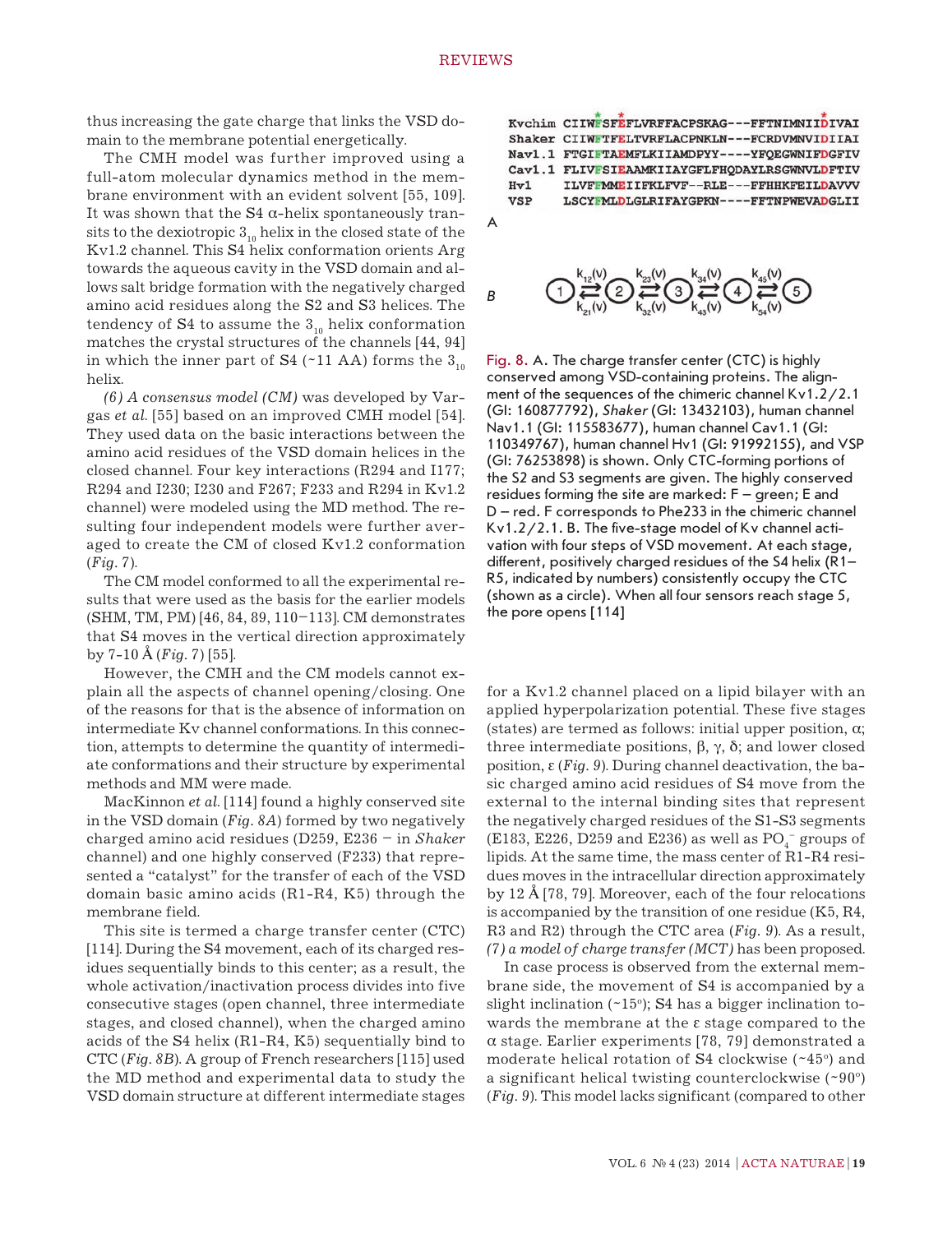

Fig. 9. Five key intermediate stages of the Kv1.2 channel VSD domain, according to the model of charge transfer (MCT): initial upper position –  $\alpha$ ; three intermediate positions –  $\beta$ ,  $\gamma$ ,  $\delta$ ; and lower closed position –  $\varepsilon$ . The basic residues of the S4 helix are shown as blue sticks; amino acid residues and lipid PO<sub>4</sub> group that form salt bridges with R1–R5 are indicated by red sticks and yellow spheres, respectively. The highly conserved residue F233 of the S2 helix is shown as blue spheres [115]

models) movement of the S4 helix until its top turns [50, 53, 96]. This model takes into account the data on the CTC presence [114]: the CTC site binds the basic residues K5, R4, R3, R2, and R1 in the conformations α, β, γ, δ, and ε, respectively. The CTC position in each conformation is preserved within the frames of the lipid bilayer central part [115].

The results of experiments on the creation of metal-ion  $(Cd^{2+})$  bridges later served as the basis for the identification of 20 new sites of interaction between the helices of the VSD domain [116]. These data were used for the modeling (by Rosetta method) of different intermediate conformations of the *Shaker* channel and for the creation of *(8) a model of Kv deactivation (MKD)* [116]. According to the MKD model, channel deactivation comprises five stages:  $O$  – open channel,  $C1-C2$  – intermediate states,  $C3$  – closed conformation, and  $C4$  – deep closed state, which occurs under strong hyperpolarization (*Fig. 10*). The C3 stage corresponds to the CM of the closed conformation of the Kv channel [55].

In the MKD model, S4 moves fast in the intracellular direction during the deactivation, sliding along the S3 helix by at least 12 Å (*Fig. 10*) [116]. As this takes place, the short region of the S4 helix (~10 aa) has the  $3<sub>10</sub>$  helix conformation. At the open channel stage (O), the  $3<sub>10</sub>$  helix is positioned in the middle of S4; as S4 moves down, the  $3<sub>10</sub>$  helix moves along the S4 segment, always staying in the center of the membrane. The  $3_{10}$  part is limited by two out of five charged amino acids (R1-R4, K5) on either side, with its central part located opposite the CTC (F290). At the C4 stage, the last R1 residue passes below the hydrophobic lock formed by F290 and cannot form a salt bridge with E283; as a result, the structure

of S4 relaxes into an  $\alpha$ -helix. The C4 stage is difficult to achieve and is possible only under significant hyperpolarization [117]. The S4 segment must move by 17 Å in order to reach the C4 stage [116]. The existence of C4 is confirmed by experimental data [114, 118].

## **ELECTROMECHANICAL COUPLING OF THE PORE AND VSD DOMAINS**

It is still unknown how the VSD movement causes the opening of the channel pore; i.e., how the electromechanical coupling of VSD and the pore domains is implemented. It is known that the S4-S5 linker plays a major role in this process [31, 56], but the structural data are missing. In order to explain the functioning of the Kv channel and reveal the mechanism of electromechanical coupling of the pore and VSD domains, a group of researchers [56] studied the crystal structure of the open state of the Kv1.2/Kv2.1 channel [44, 119] using the MD method.

An integral and detailed *(9) mechanistic model of Kv activation/deactivation (MMd)* (*Fig. 11*) was created. This model describes many previously unknown features of the process [56].

The channel deactivation causes a decrease in the ion transport that is accompanied by the exit of water from the hydrophobic cavity of the pore and a concurrent closing of the pore (pore collapse), explaining the osmotic dependence of the whole process of channel functioning [17, 18]. Next, the following steps take place: (1) full relaxation of VSD domains – movement of  $S4$  inwards by  $\sim$  15 Å relative to the more stationary S1-S3a helices; (2) S4 rotation by  $\sim$ 120 $\degree$  that allows the charged amino acid residues to stay directed towards the VSD cavity; and (3) lateral detachment of VSD and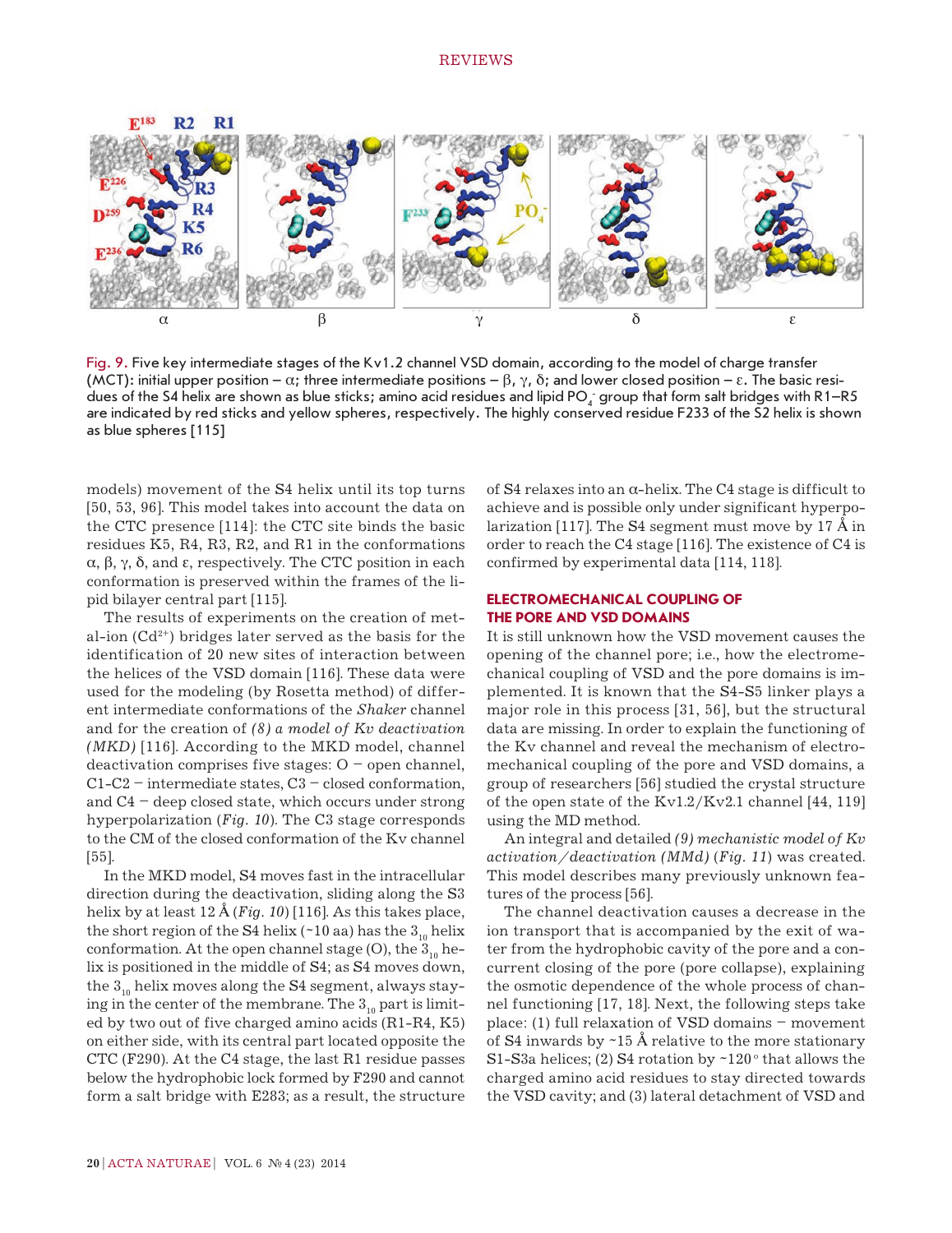

Fig. 10. Model of Kv deactivation (MKD). Intermediate stages that the VSD domain of the *Shaker* channel passes during deactivation [116]. A. Molecular models of the VSD domain: O – open channel, C1-C2 – intermediate states, C3 – closed conformation, C4 – deep closed state, which occurs under special conditions. At each stage, the side chain of one of the Arg residues of the S4 helix (blue sticks) passes through the CTC (F290, green stick), while the Arg side chains located close to the CTC form salt bridges with the negatively charged residues of the S1-S3 helices (red sticks; E247 in S1 and E283 in S2 above F290; and E293 in S2 and 316D in S3 below F290). At all the stages, the portion of the S4 helix situated opposite F290 transits into a 3<sub>10</sub> helix (purple), but at the C4 stage this portion is relaxed into an  $\alpha$ -helix (yellow). Thus, the portion of the 3<sub>10</sub> helix slides along the S4 segment without energy consumption, which prevents the rotation of this segment during the activation/deactivation of the channel. B. Schematic, demonstrating the movements of the S4 helix. Color coding as in *Fig. 10A*

the pore domains due to VSD rotation and movement outwards relative to the pore, allowing the pore to remain closed. During the activated state of the channel, the R4 residue is located in the membrane center, in a point of the peak transmembrane electric field, and serves as an initiator of movement for the gate charges.

The CTC is the central hydrophobic residue F233 that divides the external and internal hydrated cavities of the VSD domain. The R2 and R3 residues move sequentially, while S4 movement inward usually stops when R1(Q) reaches F233. Several salt bridges are formed in the VSD domain, but S4 mainly interacts with the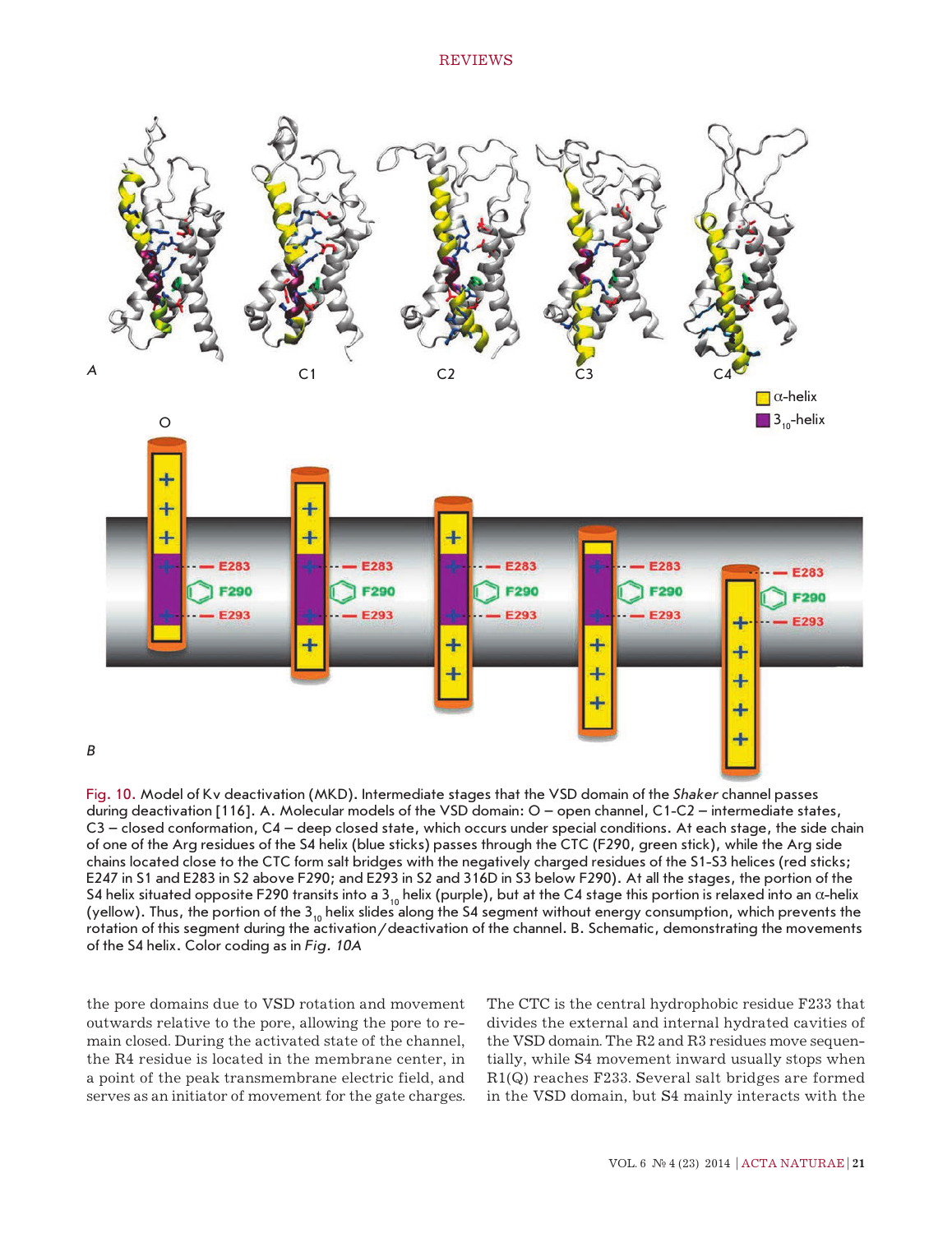

Fig. 11. Mechanistic model of Kv activation/deactivation (MMd) [56]. Effect of the hyperpolarization potential on the activated channel (1) initiates the inward movement of the S4 helix and weakens the bond between VSD and the pore domains. As a result, a depletion of ion transport in the pore cavity (2) and subsequent hydrophobic collapse of the pore occur. Closure of the upper (Ile402 in Kv1.2) and the lower gates [PVP motif; Leu331 (S5)–Pro405 (S6)] stops the ion current (3). The S4 helix continues to move inwardly; as soon as the S4 movement stops, the S4–S5 linker lowers completely and VSD domains are removed from the pore; the channel transits into the closed state (4). The impact of the depolarization potential on the closed channel leads to the movement of the S4 helix in an outward direction. The lower gate destabilizes when all four segments of the S4 and S4-S5 linker rise (5) and all VSD domains approach the pore again; the transition  $4 \implies 5$  represents the rate-limiting step of channel activation. Fluctuation of the lower gate causes opening of the pore and its partial rehydration. This allows potassium ions to enter into the pore and to initiate the channel conductance (6); the transition  $5 \implies 6$  is potential-independent. The presence of ions promotes complete rehydration of the pore leading to the complete opening of the upper and lower gates and returning the channel to the open state (1). Distribution of VSD domains (circles) relative to the pore domain (squares) is shown schematically (view from the extracellular side) [56]

phosphate groups of the lipids. These data conform to those on the functional interaction of the VSD domain with lipids [13, 120].

The channel follows the same steps during the activation, but in the reverse order (*Fig. 11*): S4 swiftly moves outside by  $-5$ -10 Å. In the first step, the gate charges move fast because the majority of the salt bridges between S4 and the other segment of the VSD domain in the closed state are disrupted; these salt bridges are temporarily restored, while S4 moves outward, leading to the gradual slowdown of S4 movement. The VSD domains approach the characteristic state of an activated channel as soon as the S4 movement approaches its termination. A key difference as opposed to the deactivation is that all four VSD domains must be raised before the full opening of the channel pore; the channel with fully raised S4 segments breaks the packing of the S4-S5 linker together with S6 helix, allowing water and exiting ions to enter the pore again and restore the conductivity. The side chains of L331 (S5) and P405 (S6) move into a position that allows them to interact [17]. These rearrangements favor the binding of the S6 helix to the PVP motif, leading to the expansion at the intracellular side and full hydration of the pore. This is accompanied by the opening of the upper (hydrophobic) gate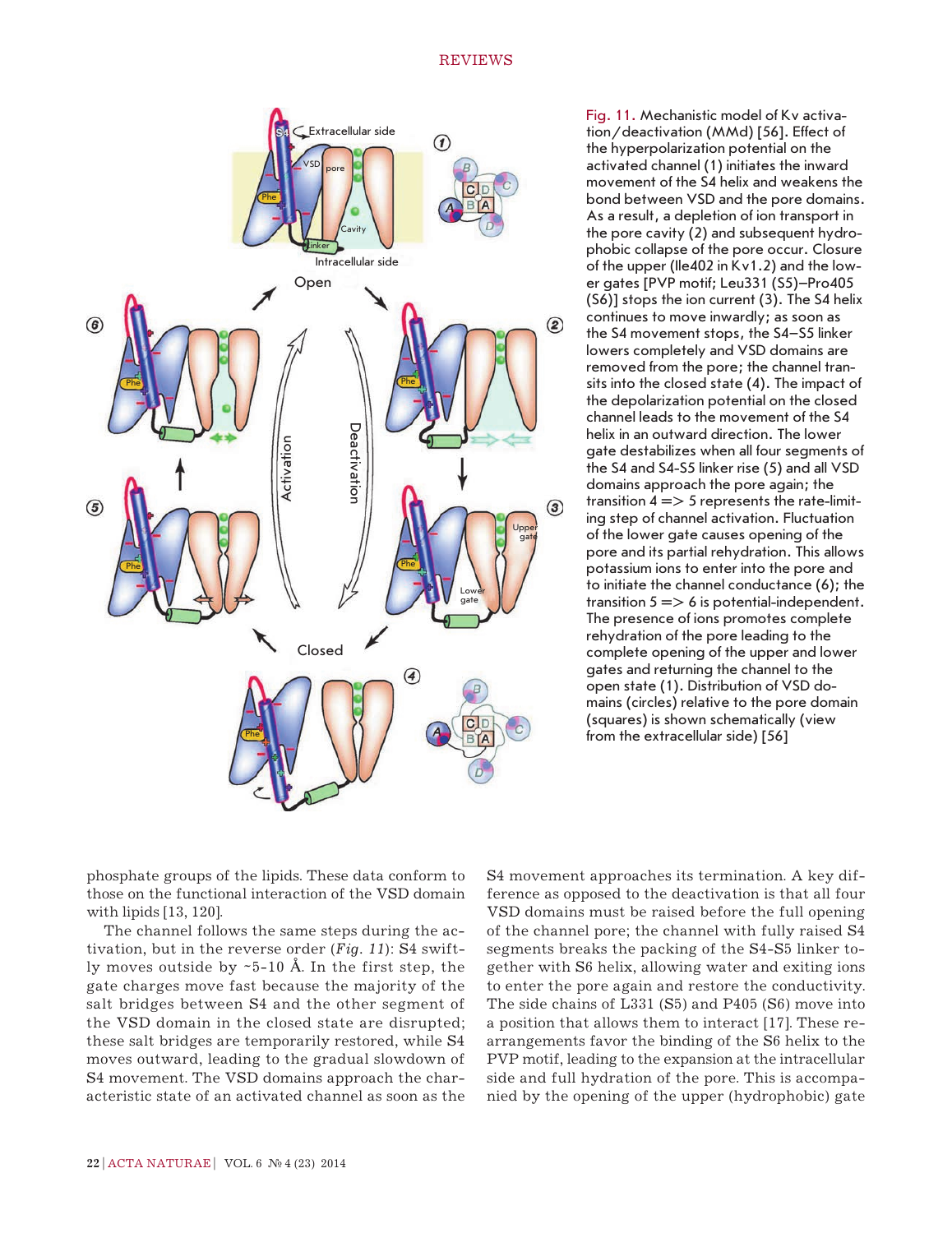(I402) that allows the S5 site of the selectivity filter to fill up with  $K^+$  ions [121], and the channel transits to the fully open state. The S6 helix and S4-S5 linker adopt a closely packed configuration that stabilizes the pore opening.

We arrive at the conclusion that the opening and closing of the Kv channel is an energetically asymmetric process [56]. As far as the pore is more stable in the dehydrated closed state [17, 122] due to the hydrophobicity of its cavity [17], its closing does not require strong pressure by the S4 helix on the S4-S5 linker. On the contrary, channel activation requires the application of the depolarization work that stimulates the movement of the S4 helix through the membrane. Finally, S4 strongly pulls the S4-S5 linker, causing disruption of the S4-S5/S6 interaction and pore opening. Rather strong destabilization of the closed pore occurs only when all charged amino acid residues of the gate and S4-S5 linker are in the raised position. As a result, the fluctuations of the lower gate due to the disruption of linker interaction with the S6 helix allow partial (and then full) hydration of the pore cavity. The S4-S5 linker is strained during the activated channel state and relaxed in the quiescent state; this probably explains the conservatism of the linker length: a shorter linker inhibits channel closing, because S4 cannot move by a sufficient distance, while a longer linker inhibits the opening, because even complete outward relocation of S4 cannot efficiently pull the S6 helix using the S4-S5 linker [56].

Thus, the MMd model demonstrates that the S4- S5 linker and C-terminus of the S6 helix govern the process of channel opening/closing independently of the mechanism that raises and lowers the VSD domain [56]. The fact that it is possible to substitute the S3b-S4 paddle for a homologous sequence with the chimeric channel preserving the properties of the native channel [123, 124] indicates that this paddle is a key mechanic element in the process of channel activation/deactivation. The natural variability of the sequence of this functional region (S3b-S4 paddle and interacting region of the S4-S5 linker with the S6 helix) explains the differences in the activation parameters of Kv channels.

## **CONCLUSIONS**

A large number of models starting with the fundamental ones (SHM, PM and TM) and ending with modern ones (CMH, CM, MCT, MKD, MMd) [53, 54, 56, 115, 116] were proposed during the long history of studying the mechanism of Kv channels activation based on crystallography, mutational analysis, as well as MM and biophysical data. Such a synthesis of different methods and approaches allowed researchers to solve

a very complicated problem: to identify the processes underlying the Kv channel activation without using the direct structural data on its closed conformation and intermediate states.

At present, researchers largely agree on a united model of Kv channel activation. The groups of scientists [53, 54, 56, 115, 116] has been able to obtain similar results, but the number of stages, the amplitudes of movements, and their directions still differ in different models. The estimation of the vertical translocation of S4 depends on how it is aligned relative to the open structure of the channel, as well as on the significant fluctuations due to the dynamic nature of the intermediate conformations [55].

A comparison of all available models of the VSD domains of the channel in the closed conformation [53, 54, 56, 115, 116] shows that all of them lay in a limit of  $\sim 3.5$ Å RMSD relative to the position of the C $\alpha$  atoms [125]. Only one contradiction remains, which consists in determining the position of the R1 residue side chain. In some models [53, 55], this residue interacts with E226, while in others [56, 115] it interacts with D283. Each group of researchers asserts that their data are experimentally verified [50, 114, 118, 126]. It is possible that both conformations exist simultaneously in the case when a hyperpolarization potential is present [127].

The activation models consider two or three intermediate stages [53, 54, 56, 115, 116]. It should be noted that the intermediate conformations are unstable and hardly separable from each other [116]; therefore, different authors may well consider the same activation steps. Thus, in the MCT and MMd models [56, 115], three intermediate stages are considered, while in the MKD model [116] there are two stages, but all these models attempt to describe very similar processes. Probably, all models consider the same process, but they choose different intermediate points. Despite the slight differences in the models [53, 54, 56, 115, 116], all of them describe satisfactorily the generalized process of Kv channel activation and explain the basic principles of its functioning. The MMd model [56] is the most developed one. According to these principles, each VSD domain of the channel has deep aqueous cavities on both sides of the membrane, divided by a thin isthmus that contains a conserved Phe serving as a catalyst for moving the S4 gate charges. The positive basic amino acid residues of S4 are stabilized, interacting in pairs with the negative charges in the S1-S3 helices located along the S4 surface [49, 69, 71]. During activation, the positive charges "jump" from one negative charge to the next, leading to conformational change in the VSD. The S4 movement represents the combination of several processes: 1) inclination of the S4 helix in the membrane,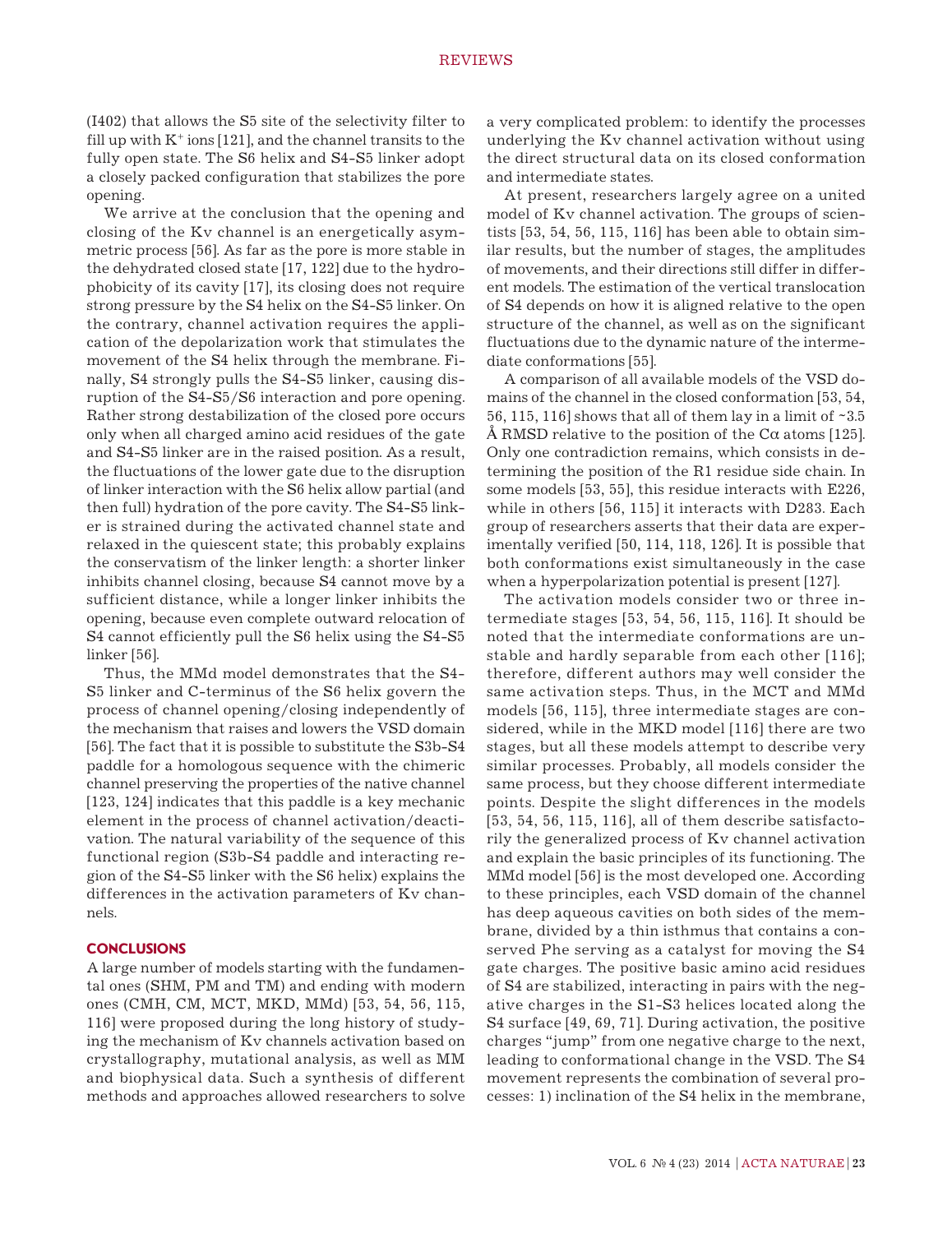2) rotation on its axis, and 3) vertical and radial translocation. This movement displaces the S4-S5 linker and thus leads to the pore opening. The inner part of the S4 helix extends, while its two termini undergo screw-like rotation. The channel opening occurs after all VSD domains displace, while the channel closing requires displacement of only one of these domains. In order to reveal the precise mechanism of activation/deactivation, especially the process of electromechanical coupling of the domains, it is necessary to elucidate the atomic structure of the Kv channel not only in the two final conformations (open and closed),

#### **REFERENCES**

- 1. Yu F.H., Yarov-Yarovoy V., Gutman G.A., Catterall W.A. // Pharmacol. Rev. 2005. V. 57. P. 387–395.
- 2. Gutman G.A., Chandy K.G., Grissmer S., Lazdunski M., McKinnon D., Pardo L.A., Robertson G.A., Rudy B., Sanguinetti M.C., Stühmer W., Wang X. // Pharmacol. Rev. 2005. V. 57. P. 473–508.
- 3. Hoshi T., Zagotta W.N., Aldrich R.W. // Science. 1990. V. 250. P. 533–538.
- 4. Yellen G. // Nature. 2002. V. 419. P. 35–42.
- 5. Bosma M.M., Hille B. // Endocrinology. 1992. V. 130. P. 3411–3420.
- 6. Pal S.K., Takimoto K., Aizenman E., Levitan E.S. // Cell Death. Differ. 2006. V. 13. P. 661–667.
- 7. Deutsch C., Chen L.Q. // Proc. Natl. Acad. Sci. USA. 1993. V. 90. P. 10036–10040.
- 8. Singer-Lahat D., Sheinin A., Chikvashvili D., Tsuk S., Greitzer D., Friedrich R., Feinshreiber L., Ashery U., Benveniste M., Levitan E.S., et al. // J. Neurosci. 2007. V. 27. P. 1651–1658.
- 9. MacDonald P.E., Sewing S., Wang J., Joseph J.W., Smukler S.R., Sakellaropoulos G., Saleh M.C., Chan C.B., Tsushima R.G., Salapatek A.M., et al. // J. Biol. Chem. 2002. V. 277. P. 44938–44945.
- 10. Kim S.J., Widenmaier S.B., Choi W.S., Nian C., Ao Z., Warnock G., McIntosh C.H. // Cell Death. Differ. 2012. V. 19. P. 333–344.
- 11. Wang Q., Curran M.E., Splawski I., Burn T.C., Millholland J.M., VanRaay T.J., Shen J., Timothy K.W., Vincent G.M., de Jager T., et al. // Nat. Genet. 1996. V. 12. P. 17–23.
- 12. Wray D. // Eur. Biophys. J. 2009. V. 38. P. 271–272.
- 13. Watanabe H., Nagata E., Kosakai A., Nakamura M., Yokoyama M., Tanaka K., Sasai H. // J. Neurochem. 2000.
- V. 75. P. 28–33. 14. Beekwilder J.P., O'Leary M.E., van den Broek L.P., van
- Kempen G.T., Ypey D.L., van den Berg R.J. // J. Pharmacol. Exp. Ther. 2003. V. 304. P. 531–538.
- 15. Camacho J. // Cancer Lett. 2006. V. 233. P. 1–9.
- 16. Milescu M., Lee H.C., Bae C.H., Kim J.I., Swartz K.J. // J. Gen. Physiol. 2013. V. 141. P. 203–216.
- 17. Thomas D., Wimmer A.B., Wu K., Hammerling B.C., Ficker E.K., Kuryshev Y.A., Kiehn J., Katus H.A., Schoels W., Karle C.A. // Naunyn Schmiedebergs Arch. Pharmacol. 2004. V. 369. P. 462–472.
- 18. Ikeda M., Tomita Y., Mouri A., Koga M., Okochi T., Yoshimura R., Yamanouchi Y., Kinoshita Y., Hashimoto R., Williams H.J., et al. // Biol. Psychiatry. 2010. V. 67. P. 263–269.

but also in the intermediate states. This represents a very complicated problem, because these conditions are unstable and short-lived compared to the whole activation process timeframe.

*The authors are grateful to Prof. G.V. Maksimov (Moscow State University) for fruitful discussions. This work was in part funded by a grant from the Seventh Framework Program of the European Union (EDICT #201924). A.V. Grizel is supported by the Development Program of St. Petersburg State University (#1.50.1038.2014).*

- 19. Sokolova O. // FEBS Lett. 2004. V. 564. P. 251–256.
- 20. Carrington J.C., Freed D.D. // J. Virol. 1990. V. 64. P. 1590–1597.
- 21. Long S.B., Campbell E.B., Mackinnon R. // Science. 2005. V. 309. P. 897–903.
- 22. Brandt F., Etchells S.A., Ortiz J.O., Elcock A.H., Hartl F.U., Baumeister W. // Cell. 2009. V. 136. P. 261–271.
- 23. Myasnikov A.G., Afonina Z.A., Klaholz B.P. // Ultramicroscopy. 2013. V. 126. P. 33–39.
- 24. Doyle D.A., Morais Cabral J., Pfuetzner R.A., Kuo A., Gulbis J.M., Cohen S.L., Chait B.T., MacKinnon R. // Science. 1998. V. 280. P. 69–77.
- 25. Lu Z., Klem A.M., Ramu Y. // J. Gen. Physiol. 2002. V. 120. P. 663–676.
- 26. Lu Z., Klem A.M., Ramu Y. // Nature. 2001. V. 413. P. 809–813.
- 27. Labro A.J., Raes A.L., Grottesi A., van Hoorick D., Sansom M.S., Snyders D.J. // J. Gen. Physiol. 2008. V. 132. P. 667–680.
- 28. Barghaan J., Bahring R. // J. Gen. Physiol. 2009. V. 133. P. 205–224.
- 29. Batulan Z., Haddad G.A., Blunck R. // J. Biol. Chem. 2010. V. 285. P. 14005–14019.
- 30. Haddad G.A., Blunck R. // J. Gen. Physiol. 2011. V. 137. P. 455–472.
- 31. Pischalnikova A.V., Sokolova O.S. // J. Neuroimmune Pharmacol. 2009. V. 4. P. 71–82.
- 32. Leicher T., Bahring R., Isbrandt D., Pongs O. // J. Biol. Chem. 1998. V. 273. P. 35095–35101.
- 33. Shi G., Nakahira K., Hammond S., Rhodes K. J., Schechter L.E., Trimmer J.S. // Neuron. 1996. V. 16. P. 843–852.
- 34. Wray D. // Eur. Biophys. J. 2004. V. 33. P. 194–200.
- 35. Rasmusson R.L., Morales M.J., Wang S., Liu S., Campbell D.L., Brahmajothi M.V., Strauss H.C. // Circ. Res. 1998. V. 82. P. 739–750.
- 36. Sigworth F.J. // Q. Rev. Biophys. 1994. V. 27. P. 1–40.
- 37. Rettig J., Heinemann S.H., Wunder F., Lorra C., Parcej
- D.N., Dolly J.O., Pongs O. // Nature. 1994. V. 369. P. 289–294. 38. Armstrong C.M., Bezanilla F. // J. Gen. Physiol. 1977.
- V. 70. P. 567–590.
- 39. Zagotta W.N., Hoshi T., Aldrich R.W. // Science. 1990. V. 250. P. 568–571.
- 40. Blunck R., Cordero-Morales J.F., Cuello L.G., Perozo E., Bezanilla F. // J. Gen. Physiol. 2006. V. 128. P. 569–581.
- 41. Cordero-Morales J.F., Cuello L.G., Zhao Y., Jogini V., Cortes D.M., Roux B., Perozo E. // Nat. Struct. Mol. Biol. 2006. V. 13. P. 311–318.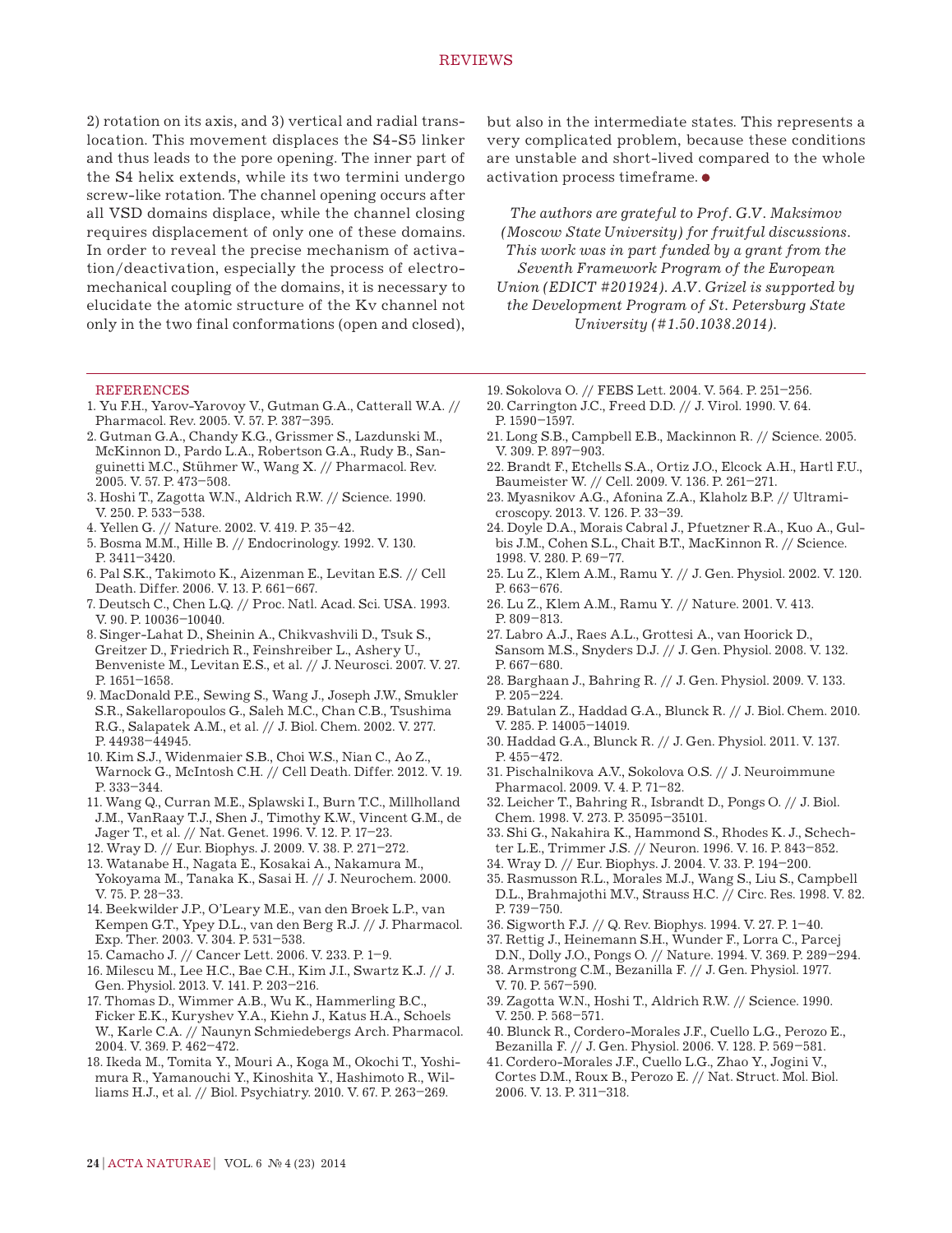42. Cordero-Morales J.F., Cuello L.G., Perozo E. // Nat. Struct. Mol. Biol. 2006. V. 13. P. 319–322.

- 43. Jiang Y., Lee A., Chen J., Ruta V., Cadene M., Chait B.T., MacKinnon R. // Nature. 2003. V. 423. P. 33–41.
- 44. Long S.B., Tao X., Campbell E.B., MacKinnon R. // Nature. 2007. V. 450. P. 376–382.
- 45. Laine M., Lin M.C., Bannister J.P., Silverman W.R., Mock A.F., Roux B., Papazian D.M. // Neuron. 2003. V. 39. P. 467–481.
- 46. Ruta V., Chen J., MacKinnon R. // Cell. 2005. V. 123. P. 463–475.
- 47. Posson D.J., Ge P., Miller C., Bezanilla F., Selvin P.R. // Nature. 2005. V. 436. P. 848–851.
- 48. Chanda B., Asamoah O.K., Blunck R., Roux B., Bezanilla F. // Nature. 2005. V. 436. P. 852–856.
- 49. Yarov-Yarovoy V., Baker D., Catterall W.A. // Proc. Natl. Acad. Sci. USA. 2006. V. 103. P. 7292–7297.
- 50. Campos F.V., Chanda B., Roux B., Bezanilla F. // Proc. Natl. Acad. Sci. USA. 2007. V. 104. P. 7904–7909.
- 51. Grabe M., Lai H.C., Jain M., Jan Y.N., Jan L.Y. // Nature. 2007. V. 445. P. 550–553.
- 52. Lewis A., Jogini V., Blachowicz L., Laine M., Roux B. // J. Gen. Physiol. 2008. V. 131. P. 549–561.
- 53. Pathak M.M., Yarov-Yarovoy V., Agarwal G., Roux B., Barth P., Kohout S., Tombola F., Isacoff E.Y. // Neuron. 2007. V. 56. P. 124–140.
- 54. Khalili-Araghi F., Jogini V., Yarov-Yarovoy V., Tajkhorshid E., Roux B., Schulten K. // Biophys. J. 2010. V. 98. P. 2189–2198.
- 55. Vargas E., Bezanilla F., Roux B. // Neuron. 2011. V. 72. P. 713–720.
- 56. Jensen M.O., Jogini V., Borhani D.W., Leffler A.E., Dror R.O., Shaw D.E. // Science. 2012. V. 336. P. 229–233.
- 57. Yarov-Yarovoy V., DeCaen P.G., Westenbroek R.E., Pan C.Y., Scheuer T., Baker D., Catterall W.A. // Proc. Natl. Acad. Sci. USA. 2012. V. 109. P. E93–102.
- 58. Goldstein S.A., Miller C. // Biophys. J. 1992. V. 62. P. 5–7.
- 59. Gandhi C.S., Isacoff E.Y. // J. Gen. Physiol. 2002. V. 120. P. 455–463.
- 60. Li-Smerin Y., Hackos D.H., Swartz K.J. // Neuron. 2000. V. 25. P. 411–423.
- 61. Schonherr R., Mannuzzu L.M., Isacoff E.Y., Heinemann S.H. // Neuron. 2002. V. 35. P. 935–949.
- 62. Schoppa N.E., McCormack K., Tanouye M.A., Sigworth F.J. // Science. 1992. V. 255. P. 1712–1715.
- 63. Seoh S.A., Sigg D., Papazian D.M., Bezanilla F. // Neuron. 1996. V. 16. P. 1159–1167.
- 64. Aggarwal S.K., MacKinnon R. // Neuron. 1996. V. 16. P. 1169–1177.
- 65. Starace D.M., Stefani E., Bezanilla F. // Neuron. 1997. V. 19. P. 1319–1327.
- 66. Starace D.M., Bezanilla F. // J. Gen. Physiol. 2001. V. 117. P. 469–490.
- 67. Larsson H.P., Baker O.S., Dhillon D.S., Isacoff E.Y. // Neuron. 1996. V. 16. P. 387–397.
- 68. Baker O.S., Larsson H.P., Mannuzzu L.M., Isacoff E.Y. // Neuron. 1998. V. 20. P. 1283–1294.
- 69. Papazian D.M., Shao X.M., Seoh S.A., Mock A.F., Huang Y., Wainstock D.H. // Neuron. 1995. V. 14. P. 1293–1301.
- 70. Tiwari-Woodruff S.K., Schulteis C.T., Mock A.F., Papazian D.M. // Biophys. J. 1997. V. 72. P. 1489–1500.
- 71. Tiwari-Woodruff S.K., Lin M.A., Schulteis C.T., Papazian D.M. // J. Gen. Physiol. 2000. V. 115. P. 123–138.
- 72. Li-Smerin Y., Hackos D.H., Swartz K.J. // J. Gen. Physiol. 2000. V. 115. P. 33–50.
- 73. Gandhi C.S., Clark E., Loots E., Pralle A., Isacoff E.Y. // Neuron. 2003. V. 40. P. 515–525.
- 74. Elinder F., Mannikko R., Larsson H.P. // J. Gen. Physiol. 2001. V. 118. P. 1–10.
- 75. Elinder F., Arhem P., Larsson H.P. // Biophys. J. 2001. V. 80. P. 1802–1809.
- 76. Mannuzzu L.M., Moronne M.M., Isacoff E.Y. // Science. 1996. V. 271. P. 213–216.
- 77. Yusaf S.P., Wray D., Sivaprasadarao A. // Pflugers Arch. 1996. V. 433. P. 91–97.
- 78. Cha A., Ruben P.C., George A.L., Jr., Fujimoto E., Bezanilla F. // Neuron. 1999. V. 22. P. 73–87.
- 79. Glauner K.S., Mannuzzu L.M., Gandhi C.S., Isacoff E.Y. // Nature. 1999. V. 402. P. 813–817.
- 80. Bezanilla F., Perozo E., Stefani E. // Biophys. J. 1994. V. 66. P. 1011–1021.
- 81. Jiang Y., Ruta V., Chen J., Lee A., MacKinnon R. // Nature. 2003. V. 423. P. 42–48.
- 82. Lee S.Y., Lee A., Chen J., MacKinnon R. // Proc. Natl. Acad. Sci. USA. 2005. V. 102. P. 15441–15446.
- 83. Yang N., George A.L., Jr., Horn R. // Neuron. 1996. V. 16. P. 113–122.
- 84. Starace D.M., Bezanilla F. // Nature. 2004. V. 427. P. 548–553.
- 85. Ahern C.A., Horn R. // J. Gen. Physiol. 2004. V. 123. P. 205–216.
- 86. Gonzalez C., Rosenman E., Bezanilla F., Alvarez O., Latorre R. // Proc. Natl. Acad. Sci. USA. 2001. V. 98. P. 9617– 9623.
- 87. Durell S.R., Shrivastava I.H., Guy H.R. // Biophys. J. 2004. V. 87. P. 2116–2130.
- 88. Durell S.R., Hao Y., Guy H.R. // J. Struct. Biol. 1998. V. 121. P. 263–284.
- 89. Asamoah O.K., Wuskell J.P., Loew L.M., Bezanilla F. // Neuron. 2003. V. 37. P. 85–97.
- 90. Islas L.D., Sigworth F.J. // J. Gen. Physiol. 2001. V. 117. P. 69–89.
- 91. Bezanilla F. // Physiol. Rev. 2000. V. 80. P. 555–592.
- 92. Jiang Q.X., Wang D.N., MacKinnon R. // Nature. 2004. V. 430. P. 806–810.
- 93. Neale E.J., Elliott D.J., Hunter M., Sivaprasadarao A. // J. Biol. Chem. 2003. V. 278. P. 29079–29085.
- 94. Clayton G.M., Altieri S., Heginbotham L., Unger V.M., Morais-Cabral J.H. // Proc. Natl. Acad. Sci. USA. 2008. V. 105. P. 1511–1515.
- 95. Villalba-Galea C.A., Sandtner W., Starace D.M., Bezanilla F. // Proc. Natl. Acad. Sci. USA. 2008. V. 105. P. 17600–17607.
- 96. Bjelkmar P., Niemela P.S., Vattulainen I., Lindahl E. // PLoS Comput. Biol. 2009. V. 5. P. e1000289.
- 97. Vieira-Pires R.S., Morais-Cabral J.H. // J. Gen. Physiol. 2010. V. 136. P. 585–592.
- 98. Broomand A., Elinder F. // Neuron. 2008. V. 59. P. 770–777.
- 99. Chen X., Wang Q., Ni F., Ma J. // Proc. Natl. Acad. Sci. USA. 2010. V. 107. P. 11352–11357.
- 100. Tombola F., Pathak M.M., Gorostiza P., Isacoff E.Y. // Nature. 2007. V. 445. P. 546–549.
- 101. Ramsey I.S., Mokrab Y., Carvacho I., Sands Z.A., Sansom M.S., Clapham D.E. // Nat. Struct. Mol. Biol. 2010. V. 17. P. 869–875.
- 102. Wood M.L., Schow E.V., Freites J.A., White S.H., Tombola F., Tobias D.J. // Biochim. Biophys. Acta. 2012. V. 1818. P. 286–293.
- 103. Horn R., Ding S., Gruber H.J. // J. Gen. Physiol. 2000. V. 116. P. 461–476.
- 104. del Camino D., Kanevsky M., Yellen G. // J. Gen. Physiol. 2005. V. 126. P. 419–428.